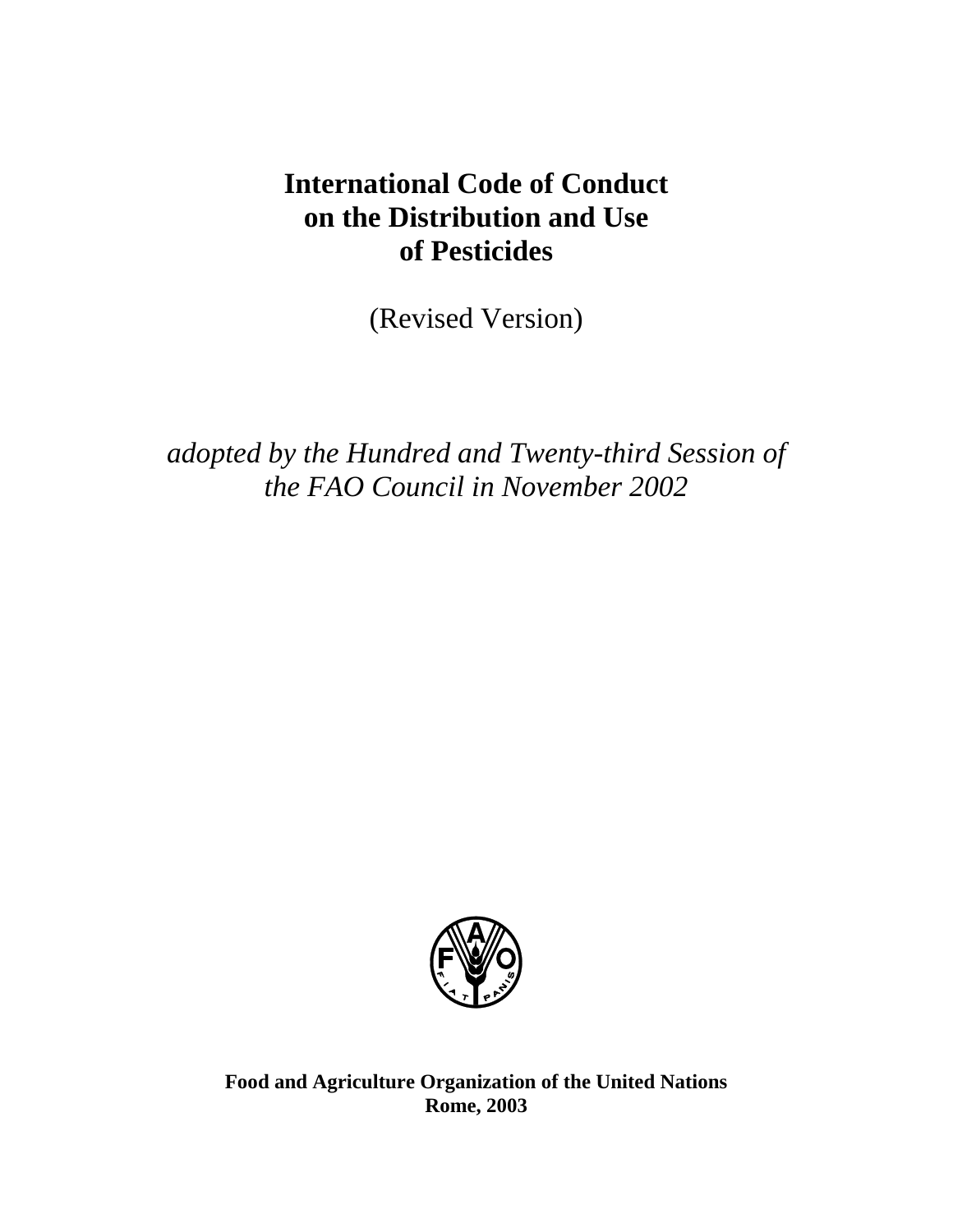# **Contents**

| Text of the Code                                                                                                                                  |  |
|---------------------------------------------------------------------------------------------------------------------------------------------------|--|
|                                                                                                                                                   |  |
|                                                                                                                                                   |  |
|                                                                                                                                                   |  |
|                                                                                                                                                   |  |
|                                                                                                                                                   |  |
|                                                                                                                                                   |  |
|                                                                                                                                                   |  |
|                                                                                                                                                   |  |
|                                                                                                                                                   |  |
|                                                                                                                                                   |  |
|                                                                                                                                                   |  |
|                                                                                                                                                   |  |
| Annexes                                                                                                                                           |  |
| Annex 1<br>International policy instruments in the field of chemicals management,<br>environmental and health protection, sustainable development |  |
| Annex 2                                                                                                                                           |  |
|                                                                                                                                                   |  |
|                                                                                                                                                   |  |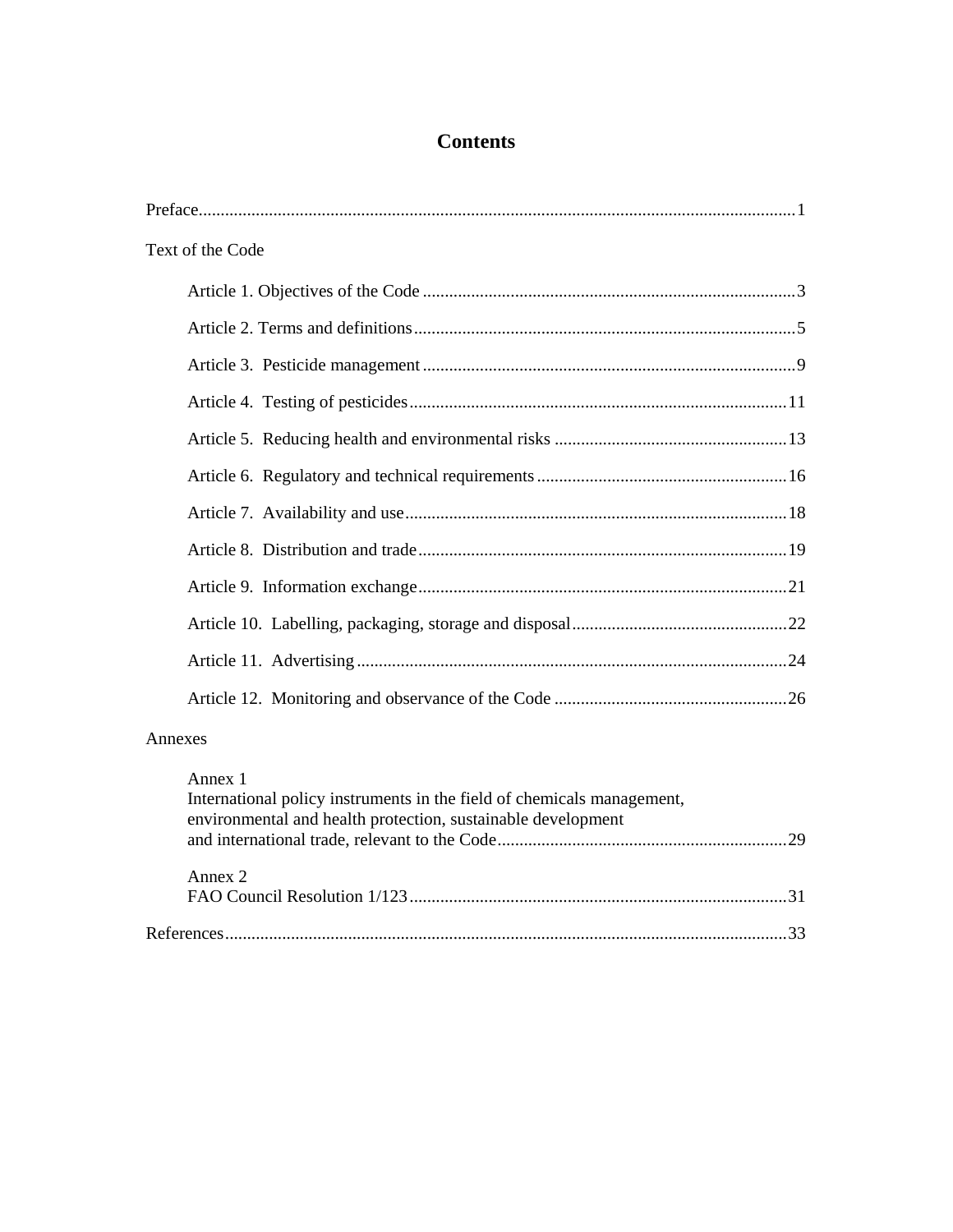# **Preface**

The *International Code of Conduct on the Distribution and Use of Pesticides* was one of the first voluntary Codes of Conduct in support of increased food security, while at the same time protecting human health and the environment. It was adopted in 1985 by the FAO Conference at its Twenty-third Session, and was subsequently amended to include provisions for the Prior Informed Consent (PIC) procedure at the Twenty-fifth Session of the FAO Conference in 1989. The Code established voluntary standards of conduct for all public and private entities engaged in, or associated with, the distribution and use of pesticides, and since its adoption has served as the globally accepted standard for pesticide management.

Experience over the last 15 years has shown that the Code, in conjunction with its supplementary technical guidelines, has been instrumental in assisting countries to put in place or strengthen pesticide management systems. Surveys show that the number of countries without legislation to regulate the distribution and use of pesticides has greatly decreased; awareness of the potential problems associated with pesticide use has grown significantly; involvement in various aspects of pesticide management by Non-governmental Organizations (NGOs) and the pesticide industry has been strengthened; and further successful Integrated Pest Management (IPM) programmes are being implemented in developing countries.

However, in spite of these positive signs, there are still major weaknesses in certain aspects of pesticide management, predominantly in developing countries. For instance, national pesticide legislation is not widely enforced due to lack of technical expertise and resources; highly hazardous or substandard pesticide formulations are still widely sold; and end-users are often insufficiently trained and protected to ensure that pesticides can be handled with minimum risk.

After the adoption of the *Rotterdam Convention on the Prior Informed Consent Procedure for Certain Hazardous Chemicals and Pesticides in International Trade* in September 1998, the provisions relating to the PIC procedure in the Code became redundant. Furthermore, the changing international policy framework and the persistence of certain pesticide management problems urged FAO to initiate the revision and update of the Code. This process started in 1999, with a number of recommendations made by the FAO Panel of Experts on Pesticide Specifications, Registration Requirements, Application Standards and PIC. Government experts, NGOs, the pesticide industry and other United Nations organizations participated in the revision process. A government consultation subsequently established the basic text for the present revised version of the Code.

The structure and nature of the Code have been maintained in the revised version. The 12 Articles of the Code, plus supporting technical guidelines and a new Annex consisting of references to international policy instruments related to the Code, represent an up-to-date standard for pesticide management. This embodies a modern approach, leading to sound management of pesticides which focuses on risk reduction, protection of human and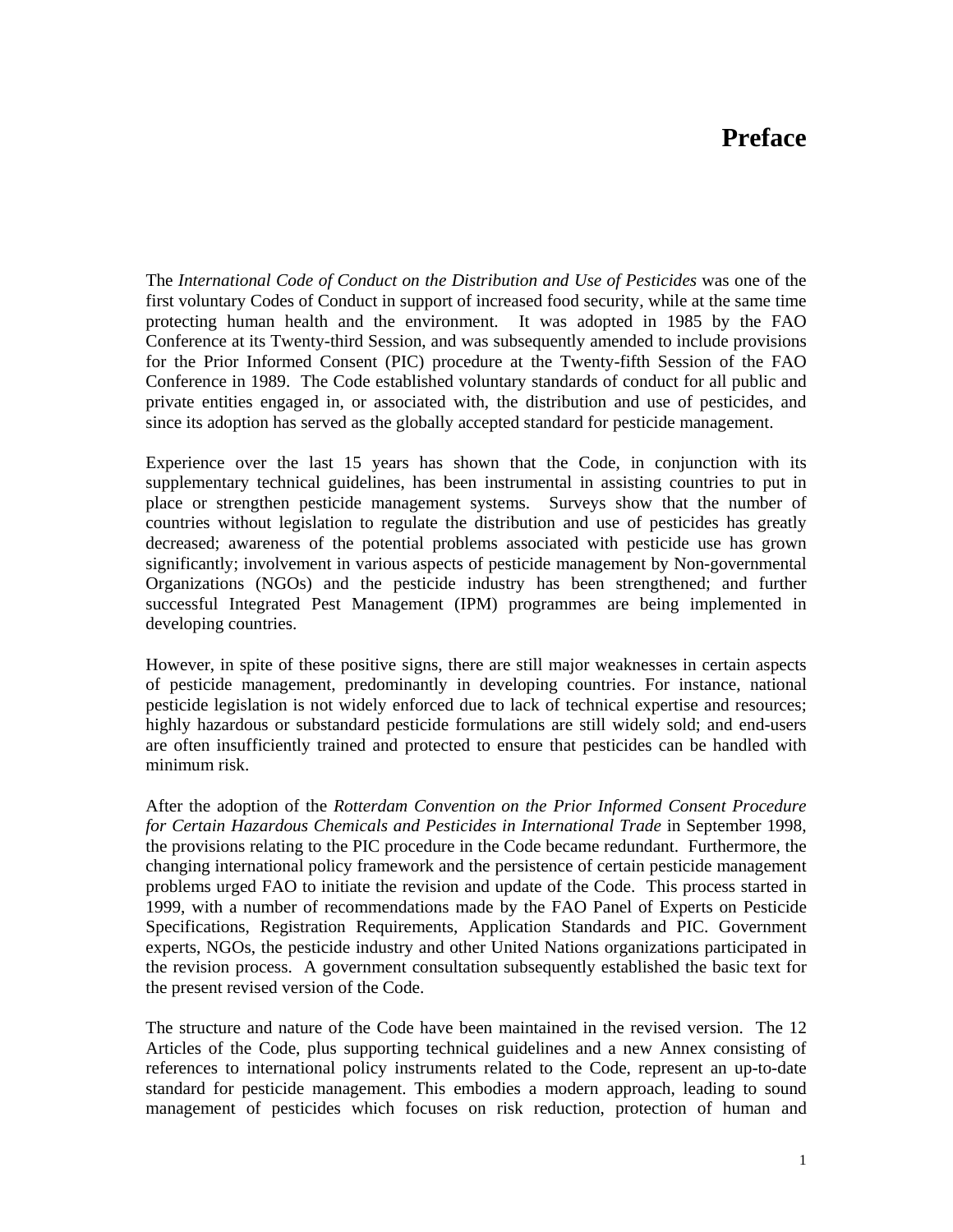environmental health, and support for sustainable agricultural development by using pesticides in an effective manner and applying IPM strategies.

In addition, the revised Code includes the life-cycle concept of pesticide management and an expanded definition of IPM. Article 9 is revised completely since the PIC provisions are now covered by the Rotterdam Convention. Finally, the revised text strengthens the monitoring of the Code and explicitly invites governments, the pesticide industry, NGOs and other interested parties to provide regular feedback on its implementation.

The Code demonstrates that pesticide management should be considered a part of chemical management, as well as of sustainable agricultural development. This means that collaboration, cooperation and information exchange between various government and nongovernment entities, in particular those involved in agriculture, public health, environment, commerce and trade, have become increasingly important. New stakeholders have also been identified, such as the application equipment and food industries, and enhanced cooperation with them is important.

The basic function of the Code remains to serve as a framework and point of reference for the judicious use of pesticides for all those involved in pesticide matters, particularly until such time as countries have established adequate and effective regulatory infrastructures for the sound management of pesticides. It is my expectation that this revised and updated Code will continue to be a valuable resource for its many users.

> JACQUES DIOUF *Director-General*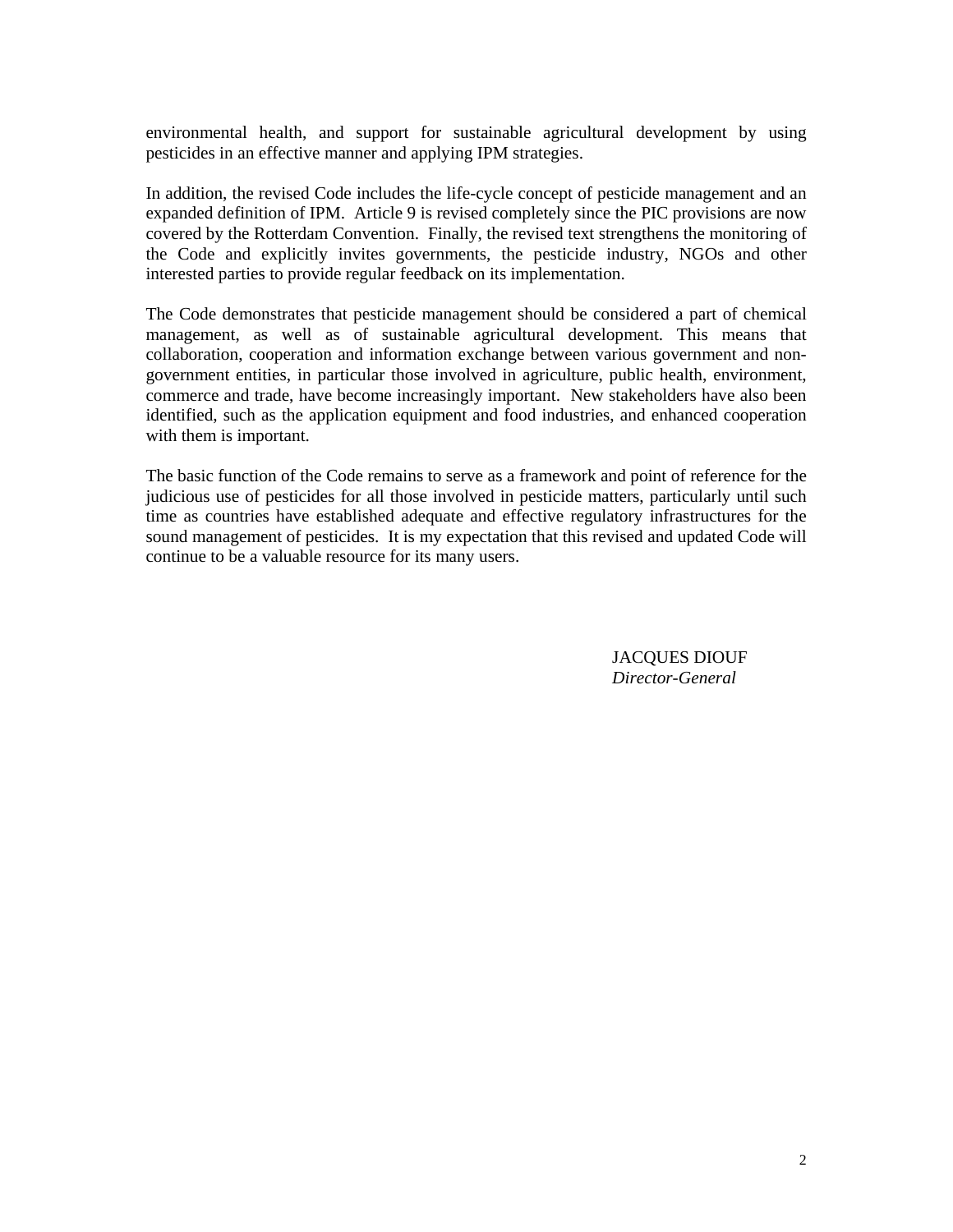# **Text of the Code**

## **Article 1. Objectives of the Code**

**1.1** The objectives of this Code are to establish voluntary standards of conduct for all public and private entities engaged in or associated with the distribution and use of pesticides, particularly where there is inadequate or no national legislation to regulate pesticides.

**1.2** The Code is designed for use within the context of national legislation as a basis whereby government authorities, pesticide manufacturers, those engaged in trade and any citizens concerned may judge whether their proposed actions and the actions of others constitute acceptable practices.

**1.3** The Code describes the shared responsibility of many sectors of society to work together so that the benefits to be derived from the necessary and acceptable use of pesticides are achieved without significant adverse effects on human health or the environment. To this end, all references in this Code to a government or governments shall be deemed to apply equally to regional groupings of governments for matters falling within their areas of competence.

**1.4** The Code addresses the need for a cooperative effort between governments of pesticide exporting and importing countries to promote practices that minimize potential health and environmental risks associated with pesticides, while ensuring their effective use.

**1.5** The entities which are addressed by this Code include international organizations, governments of exporting and importing countries, pesticide industry, application equipment industry, traders, food industry, users, and public-sector organizations such as environmental groups, consumer groups and trade unions.

**1.6** The Code recognizes that training at all appropriate levels is an essential requirement in implementing and observing its provisions. Therefore, governments, pesticide industry, users of pesticides, international organizations, non-governmental organizations (NGOs) and other parties concerned should give high priority to training activities related to each Article of the Code.

**1.7** The standards of conduct set forth in this Code:

**1.7.1** encourage responsible and generally accepted trade practices;

**1.7.2** assist countries which have not yet established regulatory controls on the quality and suitability of pesticide products needed in that country to promote the judicious and efficient use of such products and address the potential risks associated with their use;

**1.7.3** promote practices which reduce risks in the handling of pesticides, including minimizing adverse effects on humans and the environment and preventing accidental poisoning resulting from improper handling;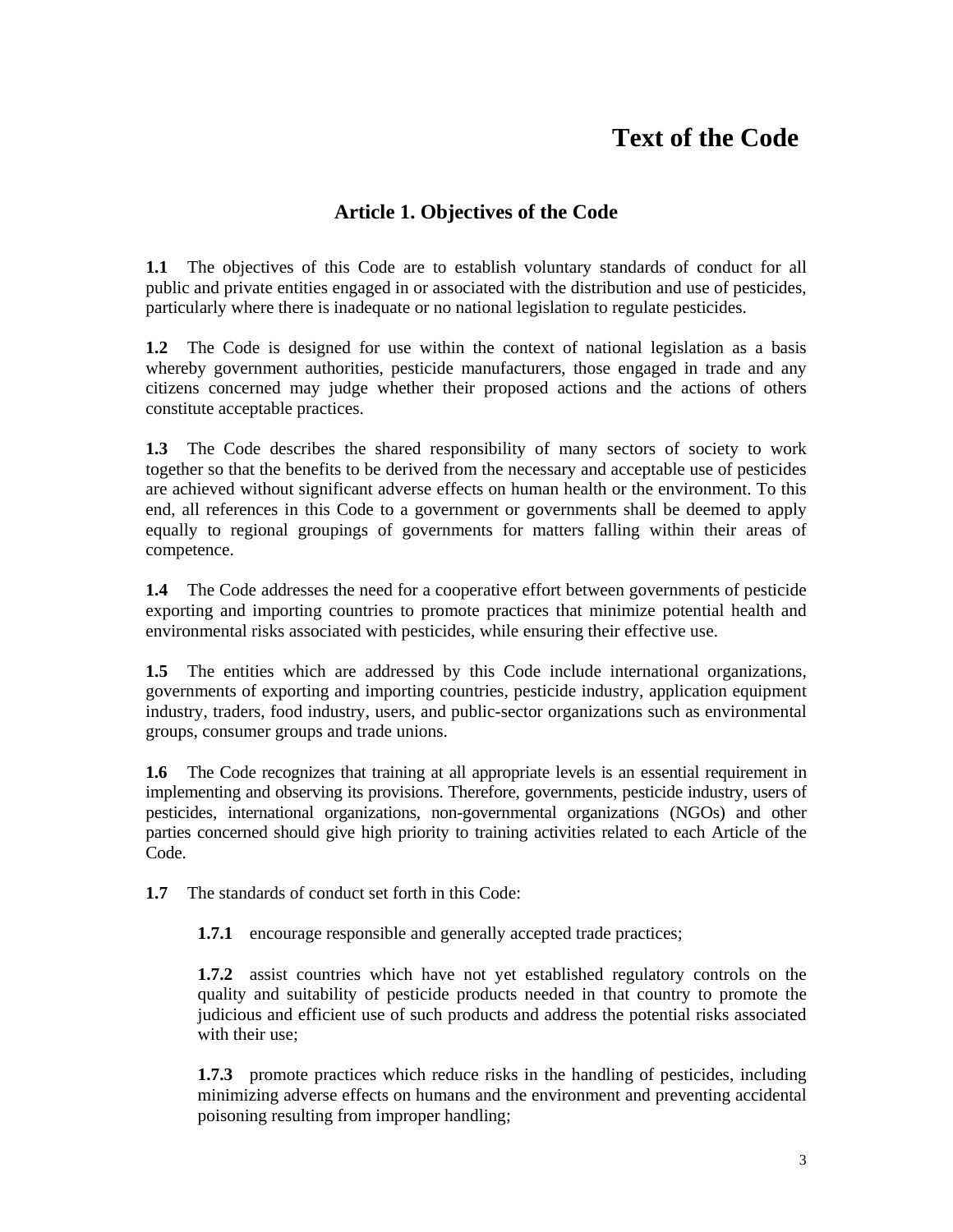**1.7.4** ensure that pesticides are used effectively and efficiently for the improvement of agricultural production and of human, animal and plant health;

**1.7.5** adopt the "life-cycle" concept to address all major aspects related to the development, regulation, production, management, packaging, labelling, distribution, handling, application, use and control, including post registration activities and disposal of all types of pesticides, including used pesticide containers;

**1.7.6** are designed to promote Integrated Pest Management (IPM) (including integrated vector management for public health pests);

**1.7.7** include reference to participation in information exchange and international agreements identified in Annex 1, in particular the *Rotterdam Convention on the Prior Informed Consent Procedure for Certain Hazardous Chemicals and Pesticides in International Trade*  $(1)^{1}$ .

 $\frac{1}{1}$ Numbers in brackets throughout the text refer to the references listed at the end of this document.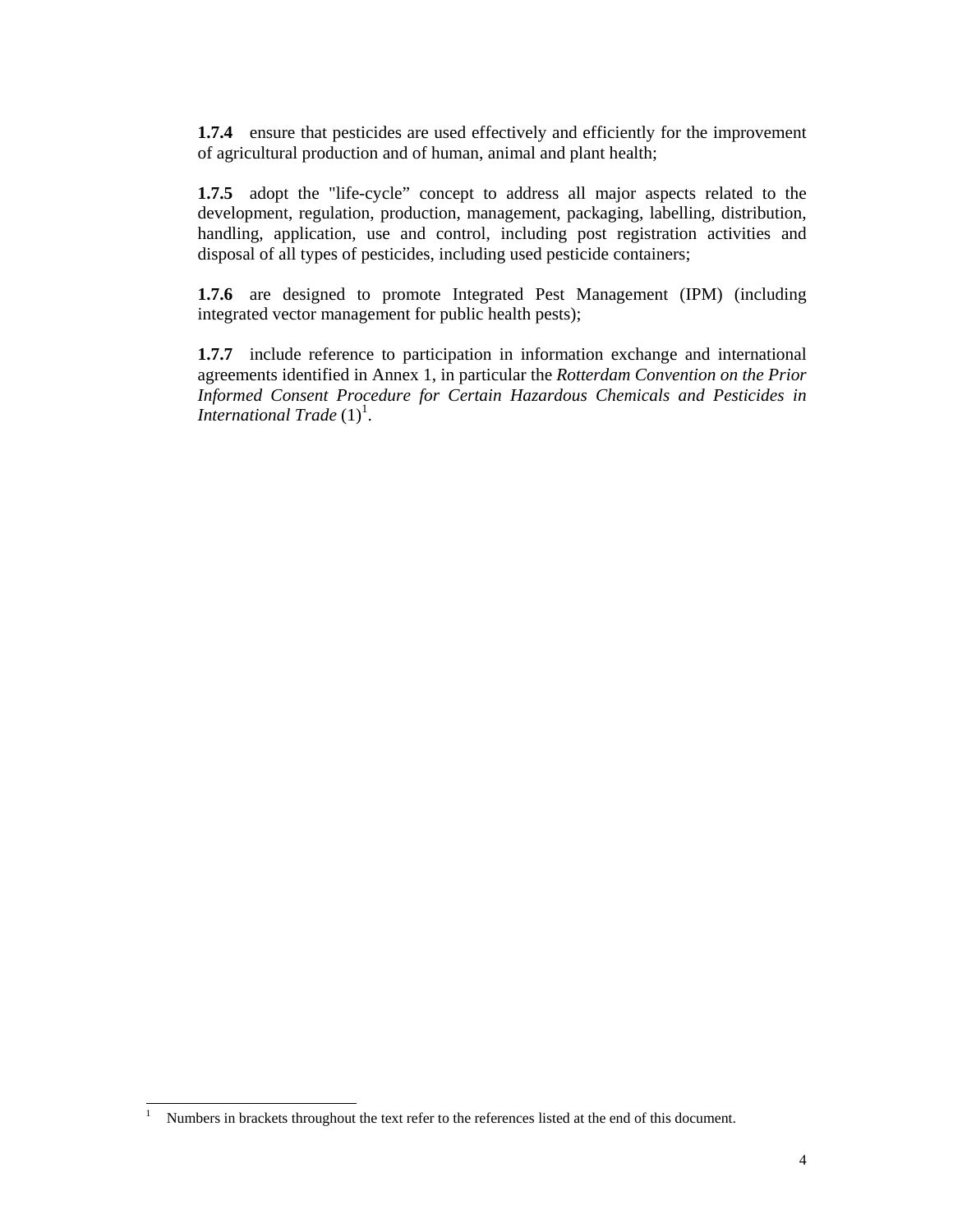#### **Article 2. Terms and definitions**

For the purpose of this Code:

**Active ingredient** means the biologically active part of the pesticide.

**Advertising** means the promotion of the sale and use of pesticides by printed and electronic media, signs, displays, gift, demonstration or word of mouth.

**Application equipment** means any technical aid, equipment, implement or machinery which is used for the application of pesticides.

**Application technology** means the actual physical delivery and distribution process of a pesticide to the target organism or to the place where the target organism comes into contact with the pesticide.

**Banned pesticide** means a pesticide for which all uses have been prohibited by final regulatory action, in order to protect human health or the environment. The term includes a pesticide that has been refused approval for first-time use, or has been withdrawn by industry either from the domestic market or from further consideration in the domestic approval process, and where there is clear evidence that such action has been taken in order to protect human health or the environment.

**Disposal** means any operation to recycle, neutralize, destruct or isolate pesticide waste, used containers and contaminated materials.

**Distribution** means the process by which pesticides are supplied through trade channels to local or international markets.

**Environment** means surroundings, including water, air, soil and their interrelationship as well as all relationships between them and any living organisms.

**Equivalence** means the determination of the similarity of the impurity and toxicological profile, as well as of the physical and chemical properties, presented by supposedly similar technical material originating from different manufacturers, in order to assess whether they present similar levels of risk.

**Extension service** means those entities in the country responsible for the transfer of information, technology and advice regarding the improvement of agricultural practices, including production, handling, storage and marketing of agricultural commodities.

**Formulation** means the combination of various ingredients designed to render the product useful and effective for the purpose claimed; the form of the pesticide as purchased by users.

**Good Agricultural Practice (GAP)** in the use of pesticides includes the officially recommended or nationally authorized uses of pesticides under actual conditions necessary for effective and reliable pest control. It encompasses a range of levels of pesticide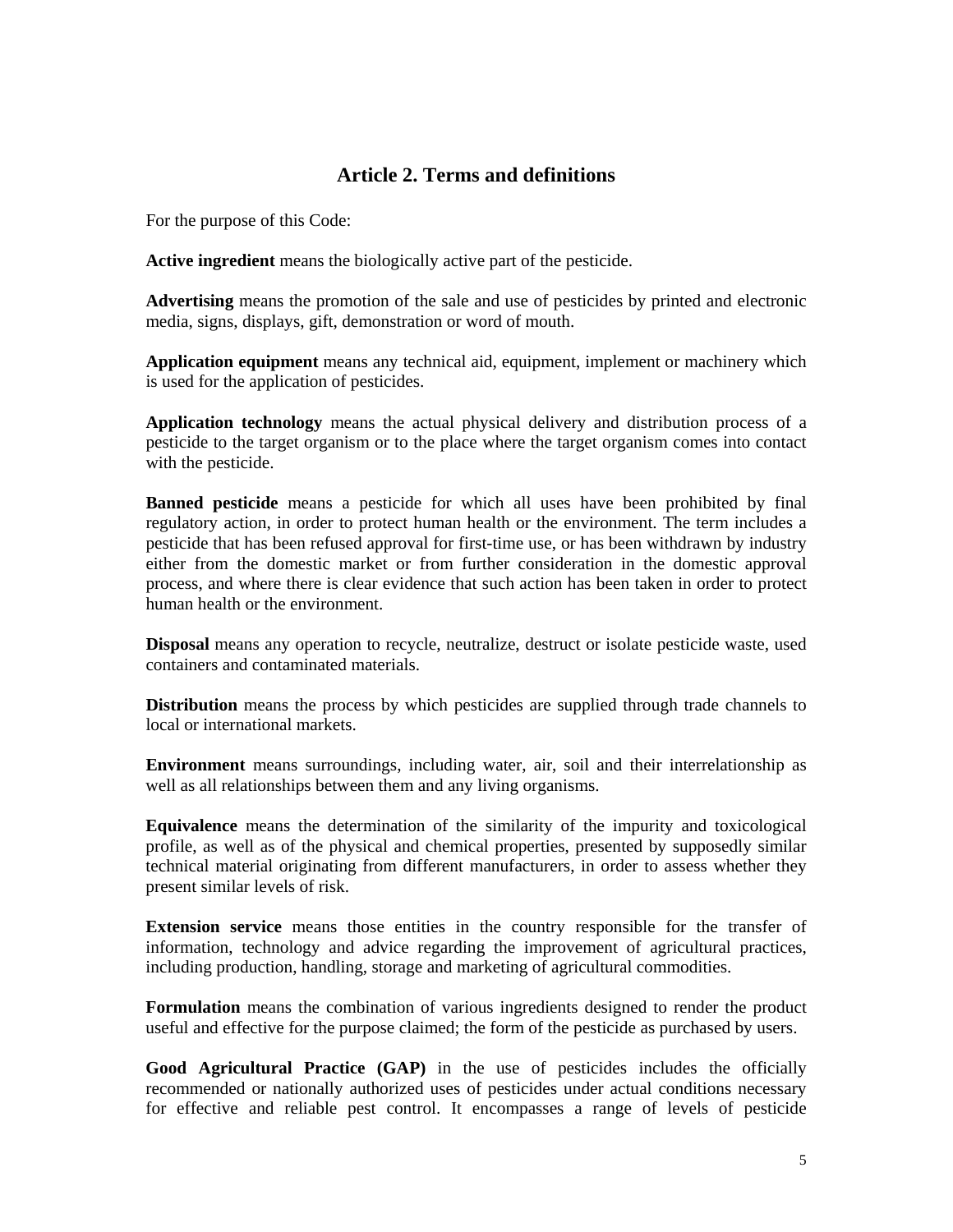applications up to the highest authorized use, applied in a manner which leaves a residue which is the smallest amount practicable.

**Hazard** means the inherent property of a substance, agent or situation having the potential to cause undesirable consequences (e.g. properties that can cause adverse effects or damage to health, the environment or property).

**Integrated Pest Management (IPM)** means the careful consideration of all available pest control techniques and subsequent integration of appropriate measures that discourage the development of pest populations and keep pesticides and other interventions to levels that are economically justified and reduce or minimize risks to human health and the environment. IPM emphasizes the growth of a healthy crop with the least possible disruption to agroecosystems and encourages natural pest control mechanisms.

**Label** means the written, printed or graphic matter on, or attached to, the pesticide or the immediate container thereof and also to the outside container or wrapper of the retail package of the pesticide.

**Manufacturer** means a corporation or other entity in the public or private sector or any individual engaged in the business or function (whether directly or through an agent or entity controlled by or under contract with it) of manufacturing a pesticide active ingredient or preparing its formulation or product.

**Marketing** means the overall process of product promotion, including advertising, product public relations and information services as well as the distribution and sale on local or international markets.

**Maximum Residue Limit (MRL)** means the maximum concentration of a residue that is legally permitted or recognized as acceptable in or on a food or agricultural commodity or animal feedstuff.

**Packaging** means the container together with the protective wrapping used to carry pesticide products via wholesale or retail distribution to users.

**Personal protective equipment** means any clothes, materials or devices that provide protection from pesticide exposure during handling and application. In the context of this Code, it includes both specifically designed protective equipment and clothing reserved for pesticide application and handling.

**Pesticide** means any substance or mixture of substances intended for preventing, destroying or controlling any pest, including vectors of human or animal disease, unwanted species of plants or animals causing harm during or otherwise interfering with the production, processing, storage, transport or marketing of food, agricultural commodities, wood and wood products or animal feedstuffs, or substances which may be administered to animals for the control of insects, arachnids or other pests in or on their bodies. The term includes substances intended for use as a plant growth regulator, defoliant, desiccant or agent for thinning fruit or preventing the premature fall of fruit, and substances applied to crops either before or after harvest to protect the commodity from deterioration during storage and transport.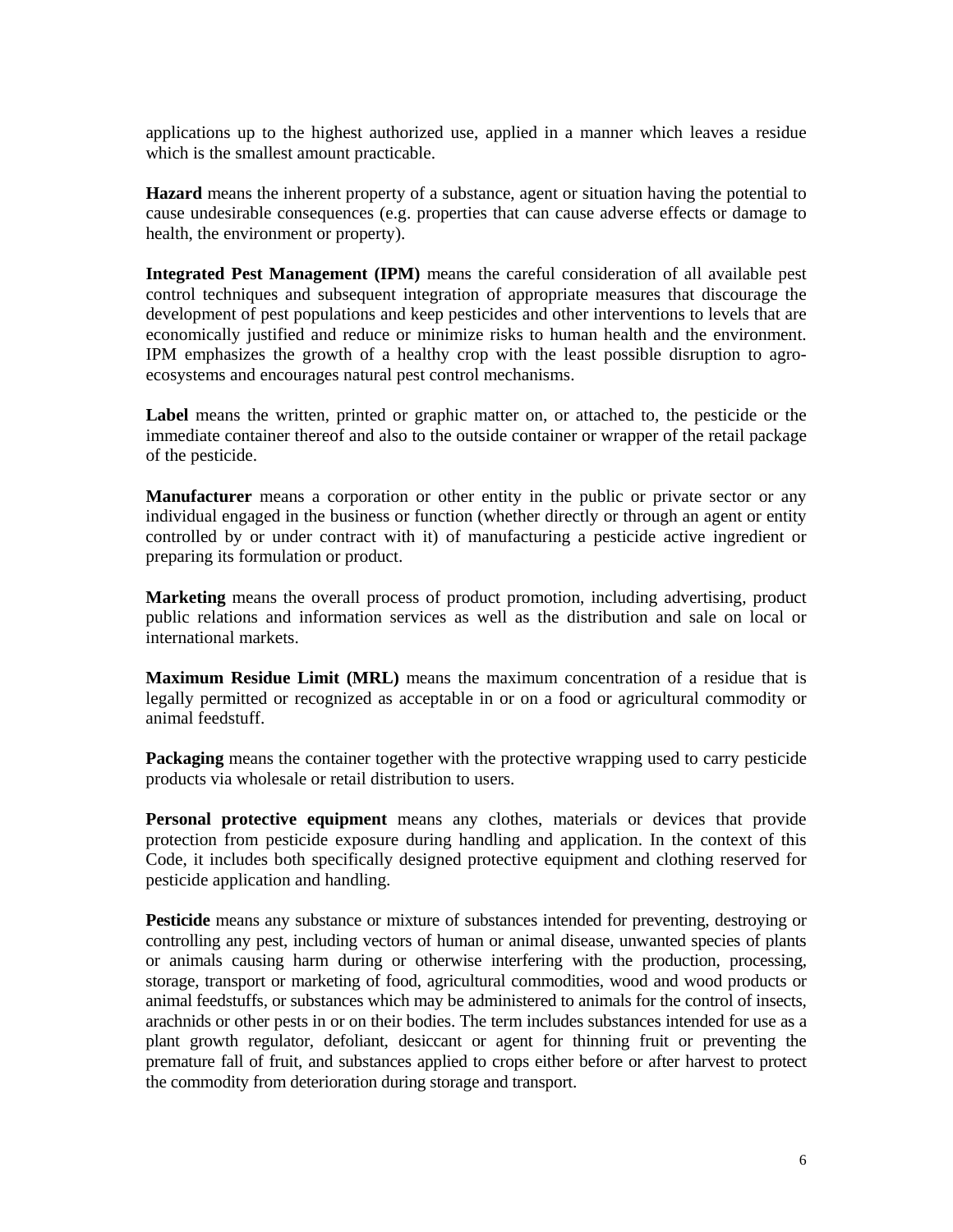**Pesticide industry** means all those organizations and individuals engaged in manufacturing, formulating or marketing pesticides and pesticide products.

**Pesticide legislation** means any laws or regulations introduced to regulate the manufacture, marketing, distribution, labelling, packaging, use and disposal of pesticides in their qualitative, quantitative, health and environmental aspects.

**Poison** means a substance that can cause disturbance of structure or function, leading to injury or death when absorbed in relatively small amounts by human beings, plants or animals.

**Poisoning** means occurrence of damage or disturbance caused by a poison, and includes intoxication.

**Product** (or **pesticide product**) means the pesticide active ingredient(s) and other components, in the form in which it is packaged and sold.

**Product stewardship** means the responsible and ethical management of a pesticide product from its discovery through to its ultimate use and beyond.

**Public sector groups** means (but is not limited to) scientific associations, farmer groups, citizens' organizations, labour unions and environmental, consumer and health organizations.

**Registration** means the process whereby the responsible national government or regional authority approves the sale and use of a pesticide following the evaluation of comprehensive scientific data demonstrating that the product is effective for the intended purposes and does not pose an unacceptable risk to human or animal health or the environment.

**Repackaging** means the authorized transfer of a pesticide from any commercial package into any other, usually smaller, container for subsequent sale.

**Residue** means any specified substances in or on food, agricultural commodities or animal feed resulting from the use of a pesticide. The term includes any derivatives of a pesticide, such as conversion products, metabolites, reaction products and impurities considered to be of toxicological significance. The term "pesticide residue" includes residues from unknown or unavoidable sources (e.g. environmental) as well as known uses of the chemical.

**Responsible authority** means the government agency or agencies responsible for regulating the manufacture, distribution or use of pesticides and more generally for implementing pesticide legislation.

**Risk** is a function of the probability of an adverse health or environmental effect, and the severity of that effect, following exposure to a pesticide.

**Severely restricted pesticide** means a pesticide for which virtually all use has been prohibited by final regulatory action in order to protect human health or the environment, but for which certain specific uses remain allowed. It includes a pesticide that has, for virtually all use, been refused for approval or been withdrawn by industry either from the domestic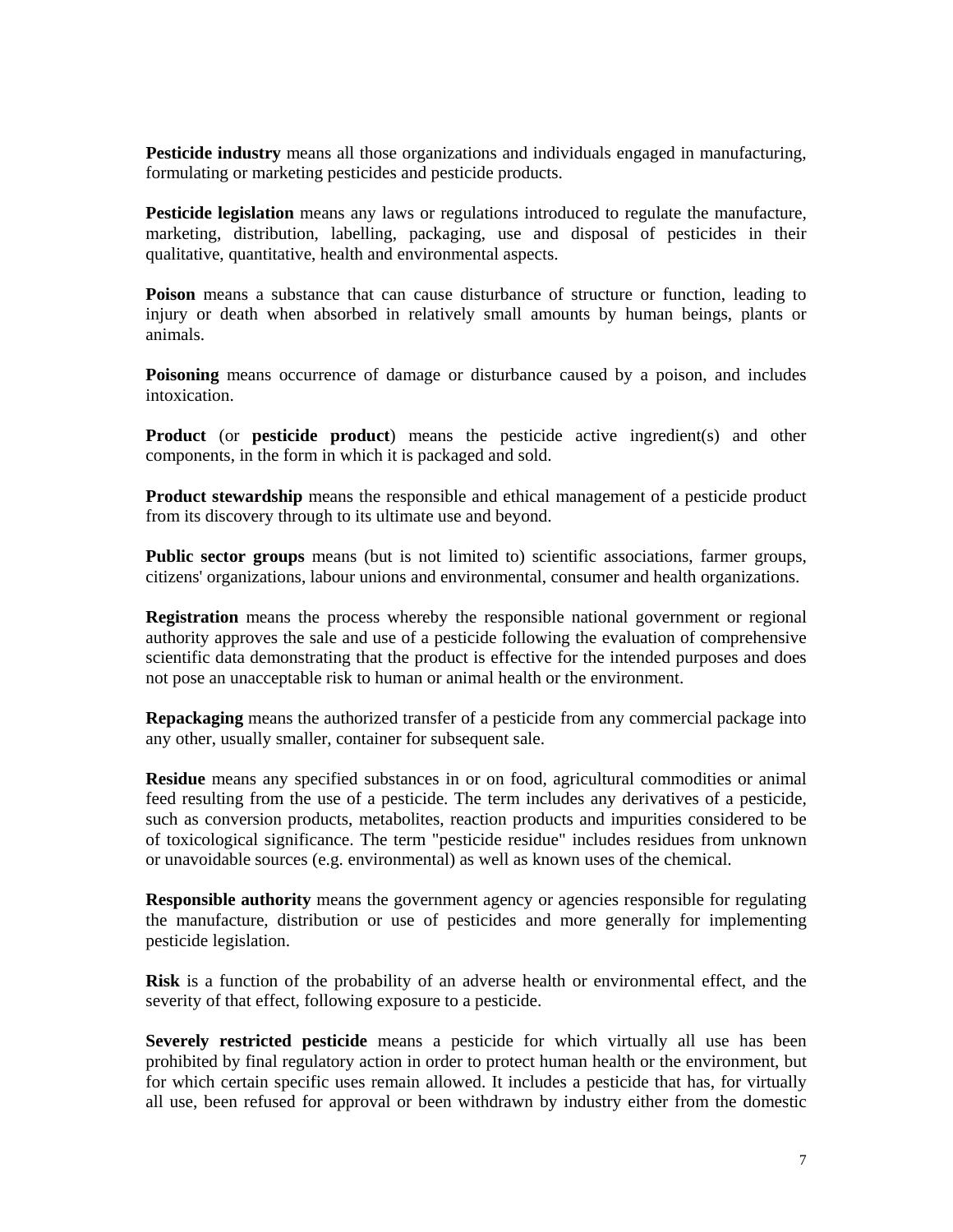market or from further consideration in the domestic approval process, and where there is clear evidence that such action has been taken in order to protect human health or the environment.

**Tender** means request for bids in purchasing of pesticides.

**Toxicity** means a physiological or biological property which determines the capacity of a chemical to do harm or produce injury to a living organism by other than mechanical means.

**Trader** means anyone engaged in trade, including export, import and domestic distribution.

**Use pattern** means the combination of all factors involved in the use of a pesticide, including the concentration of active ingredient in the preparation being applied, rate of application, time of treatment, number of treatments, use of adjuvants and methods and sites of application which determine the quantity applied, timing of treatment and interval before harvest.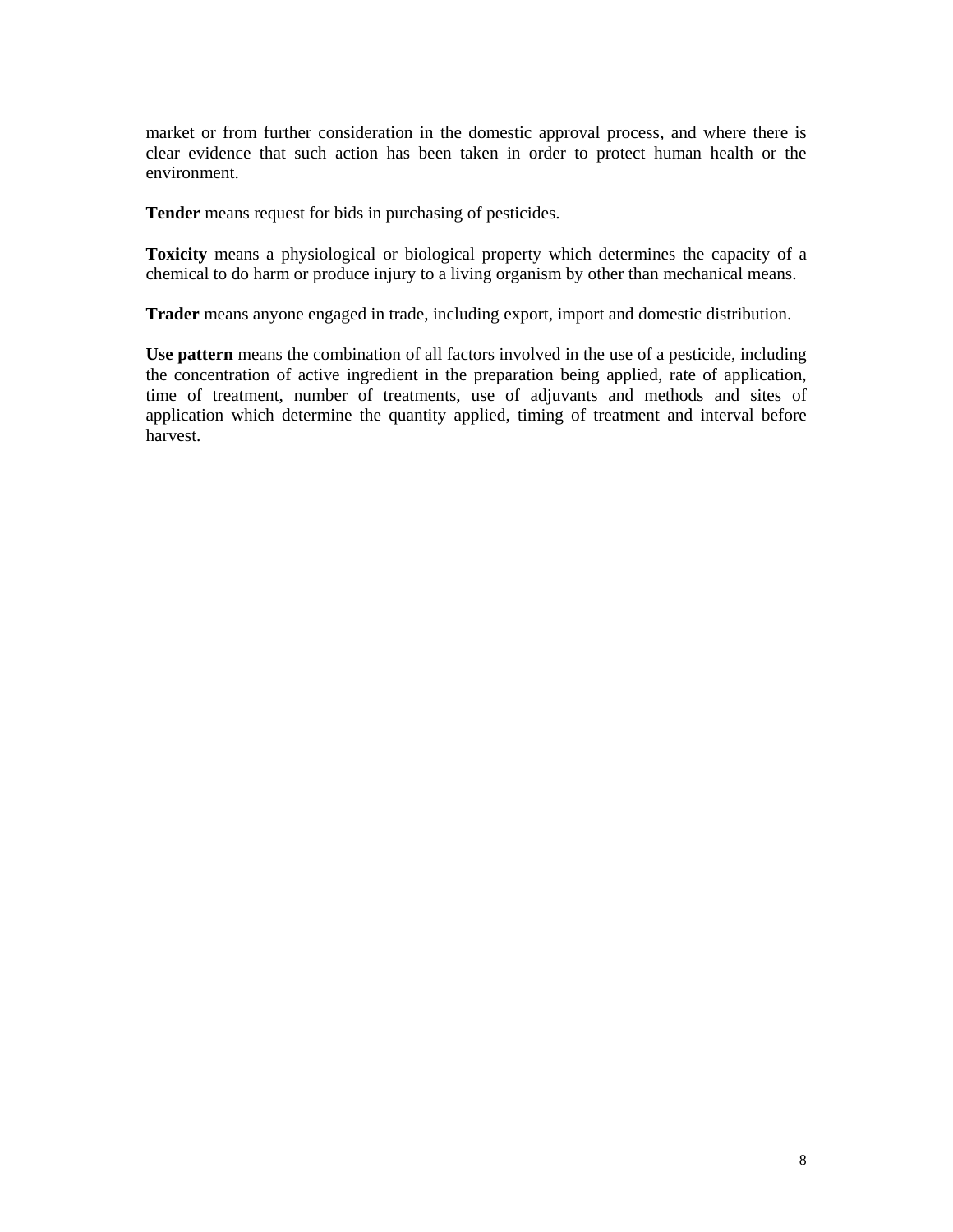#### **Article 3. Pesticide management**

**3.1** Governments have the overall responsibility to regulate the availability, distribution and use of pesticides in their countries and should ensure the allocation of adequate resources for this mandate (2).

**3.2** Pesticide industry should adhere to the provisions of this Code as a standard for the manufacture, distribution and advertising of pesticides, particularly in countries lacking appropriate legislation and advisory services.

**3.3** Governments of pesticide exporting countries should, to the extent possible:

**3.3.1** provide technical assistance to other countries, especially those lacking technical expertise in the assessment of the relevant data on pesticides;

**3.3.2** ensure that good trading practices are followed in the export of pesticides, especially to those countries with limited or no regulatory schemes.

**3.4** Pesticide industry and traders should observe the following practices in pesticide management, especially in countries without legislation or means of implementing regulations:

**3.4.1** supply only pesticides of adequate quality, packaged and labelled as appropriate for each specific market (3);

**3.4.2** in close cooperation with procurers of pesticides, adhere closely to provisions of FAO guidelines on tender procedures (4);

**3.4.3** pay special attention to the choice of pesticide formulations and to presentation, packaging and labelling in order to reduce risks to users and minimize adverse effects on the environment;

**3.4.4** provide, with each package of pesticide, information and instructions in a form and language adequate to ensure effective use and reduce risks during handling;

**3.4.5** be capable of providing effective technical support, backed up by full product stewardship to field level, including advice on disposal of pesticides and used pesticide containers, if necessary;

**3.4.6** retain an active interest in following their products to the end-user, keeping track of major uses and the occurrence of any problems arising from the use of their products, as a basis for determining the need for changes in labelling, directions for use, packaging, formulation or product availability.

**3.5** Pesticides whose handling and application require the use of personal protective equipment that is uncomfortable, expensive or not readily available should be avoided, especially in the case of small-scale users in tropical climates (5). Preference should be given to pesticides that require inexpensive personal protective and application equipment and to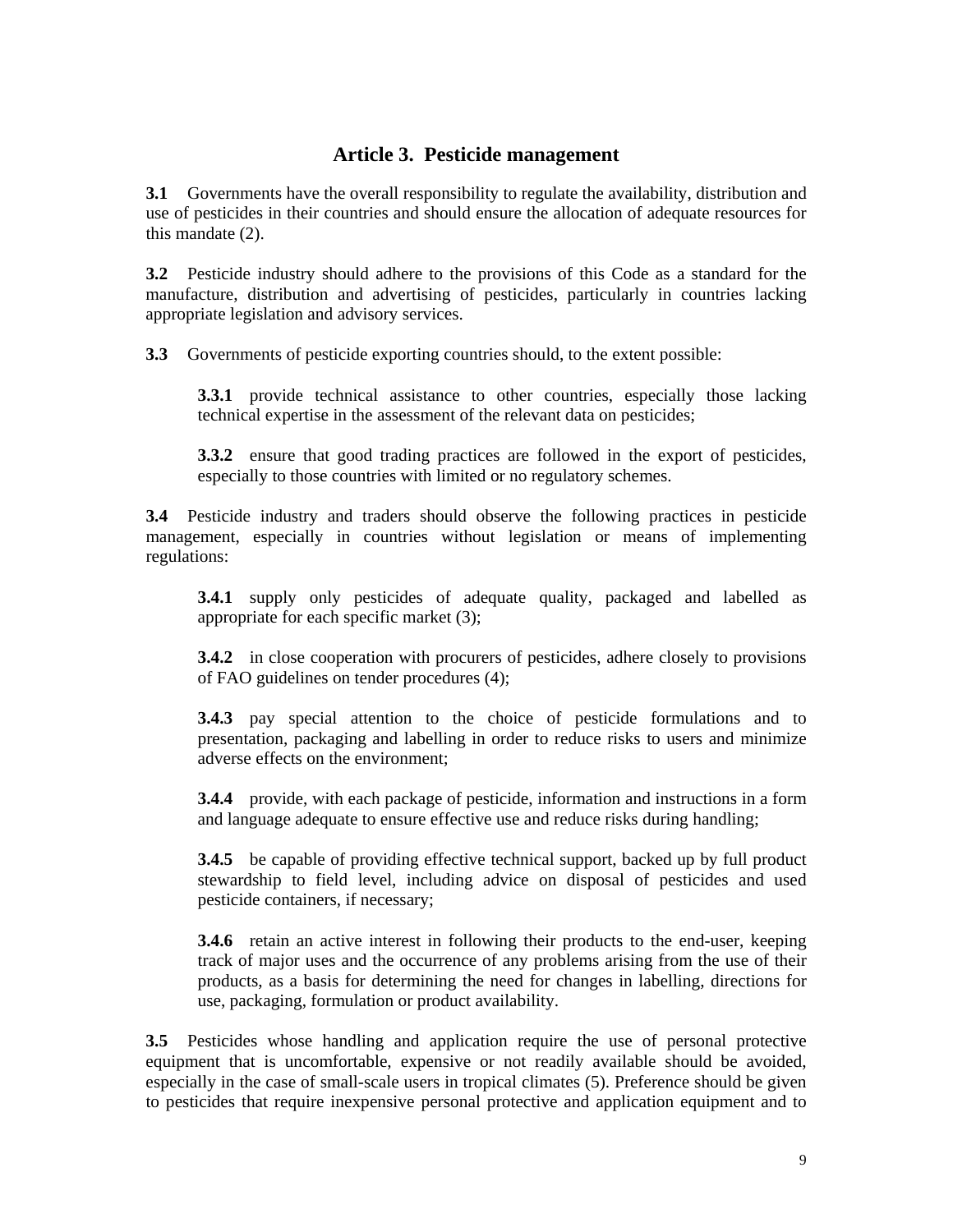procedures appropriate to the conditions under which the pesticides are to be handled and used.

**3.6** National and international organizations, governments and pesticide industry should take coordinated action to disseminate educational materials of all types to pesticide users, farmers, farmer organizations, agricultural workers, unions and other interested parties. Similarly, users should seek and understand educational materials before applying pesticides and should follow proper procedures.

**3.7** Concerted efforts should be made by governments to develop and promote the use of IPM. Furthermore, lending institutions, donor agencies and governments should support the development of national IPM policies and improved IPM concepts and practices. These should be based on scientific and other strategies that promote increased participation of farmers (including women's groups), extension agents and on-farm researchers.

**3.8** All stakeholders, including farmers and farmer associations, IPM researchers, extension agents, crop consultants, food industry, manufacturers of biological and chemical pesticides and application equipment, environmentalists and representatives of consumer groups should play a proactive role in the development and promotion of IPM.

**3.9** Governments, with the support of relevant international and regional organizations, should encourage and promote research on, and the development of, alternatives posing fewer risks: biological control agents and techniques, non-chemical pesticides and pesticides that are, as far as possible or desirable, target-specific, that degrade into innocuous constituent parts or metabolites after use and are of low risk to humans and the environment.

**3.10** Governments and the application equipment industry should develop and promote the use of pesticide application methods  $(6, 7)$  and equipment  $(8, 9, 10, 11)$  that pose low risks to human health and the environment and that are more efficient and cost-effective, and should conduct ongoing practical training in such activities (12).

**3.11** Governments, pesticide industry and national and international organizations should collaborate in developing and promoting resistance management strategies to prolong the useful life of valuable pesticides and reduce the adverse effects resulting from the development of resistance of pests to pesticides.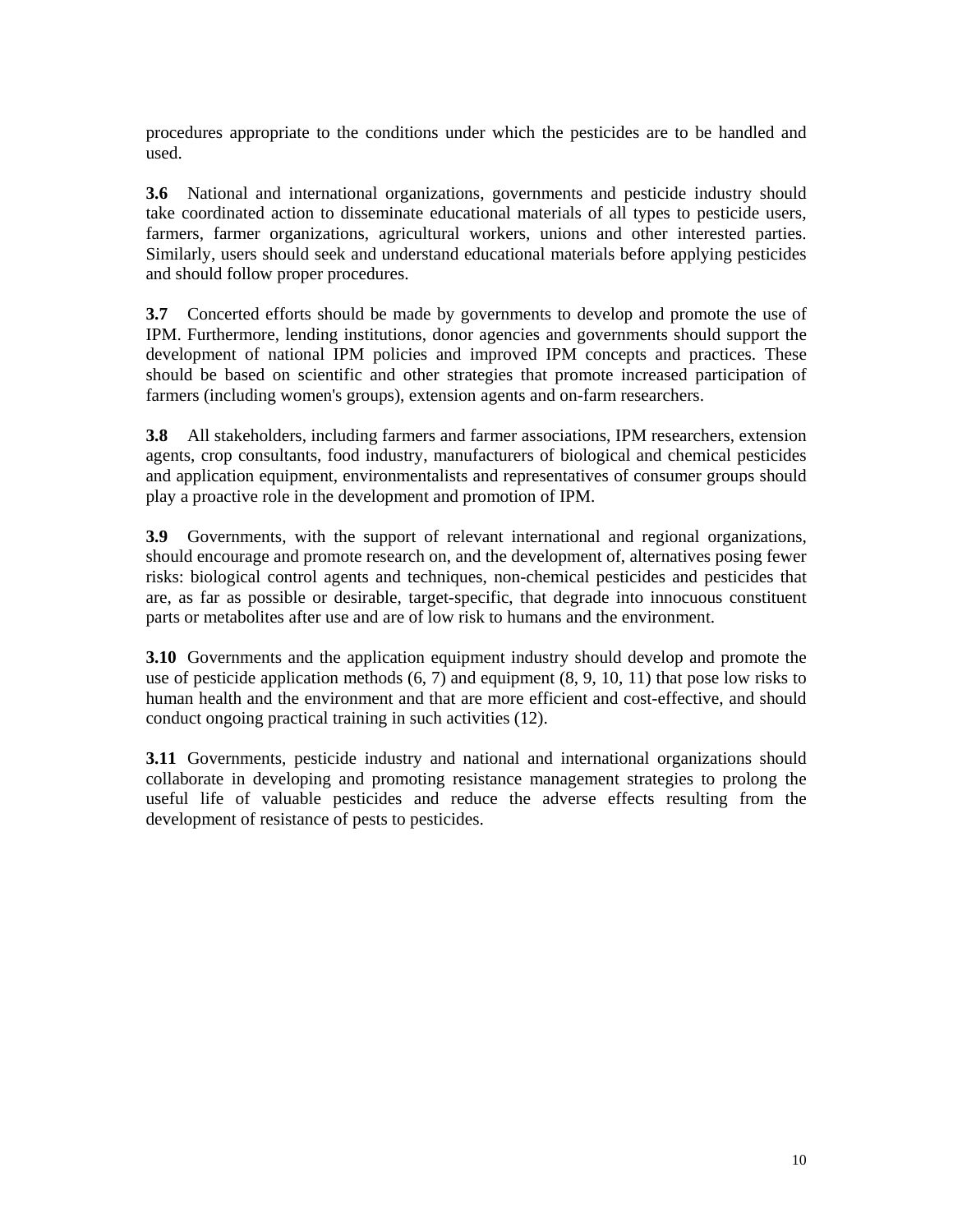## **Article 4. Testing of pesticides**

**4.1** Pesticide industry should:

**4.1.1** ensure that each pesticide and pesticide product is adequately and effectively tested by recognized procedures and test methods so as to fully evaluate its efficacy (13), behaviour, fate, hazard and risk (14) with regard to the various anticipated conditions in regions or countries of use;

**4.1.2** ensure that such tests are conducted in accordance with sound scientific procedures and the principles of good laboratory practice (15);

**4.1.3** make available copies or summaries of the original reports of such tests for assessment by responsible government authorities in all countries where the pesticide is to be offered for sale. Evaluation of the data should be carried out by qualified experts. If translated documents are provided, their accuracy should be validated;

**4.1.4** ensure that the proposed use pattern, label claims and directions, packages, technical literature and advertising truly reflect the outcome of these scientific tests and assessments;

**4.1.5** provide, at the request of a country, methods for the analysis of any active ingredient or formulation that they manufacture, and provide the necessary analytical standards;

**4.1.6** provide advice and assistance in the training of technical staff involved in the relevant analytical work. Formulators should actively support this effort;

**4.1.7** conduct residue trials prior to marketing, at least in accordance with Codex Alimentarius and FAO guidelines on good analytical practice (16) and on crop residue data (17, 18, 19) in order to provide a basis for establishing appropriate maximum residue limits (20).

**4.2** Each country should possess or have access to facilities to verify and exercise control over the quality of pesticides offered for sale or export, to establish the quantity of the active ingredient or ingredients and the suitability of their formulation, according to FAO or WHO specifications<sup>2</sup>, when available  $(21, 22, 23)$ .

**4.3** International organizations and other interested bodies should, within available resources, consider assisting in the establishment of analytical laboratories, or strengthening existing laboratories, in pesticide importing countries, either on a national or a regional basis. These laboratories should adhere to sound scientific procedures and guidelines for good laboratory practice, should possess the necessary expertise and should have adequate analytical equipment and supplies of certified analytical standards, solvents, reagents and appropriate, up-to-date analytical methods.

1

<sup>2</sup> WHO: World Health Organization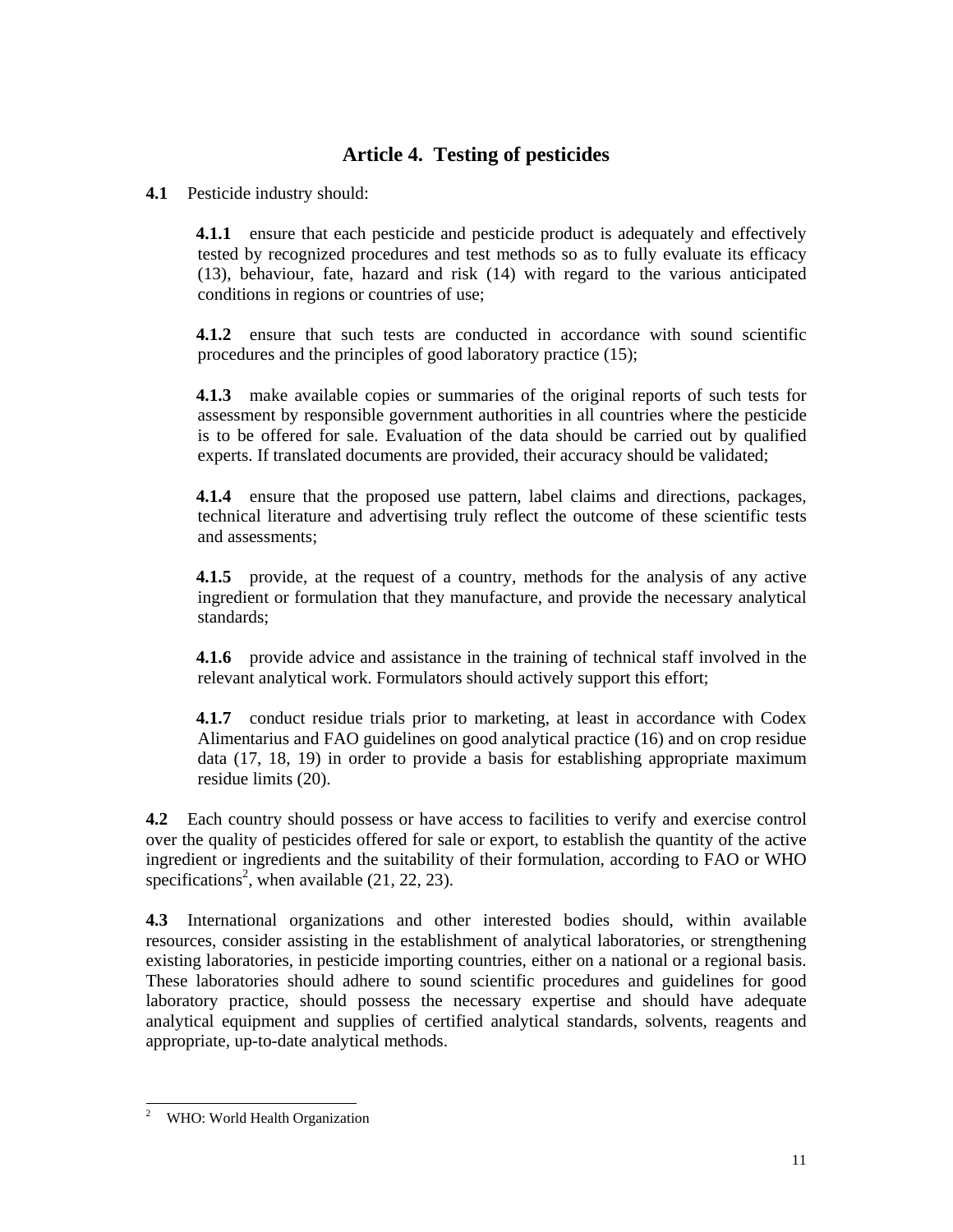**4.4** Exporting governments and international organizations should play an active role in assisting developing countries in training personnel on trial design and conduct, the interpretation and evaluation of test data, and risk/benefit analysis. They should also promote maximum availability to, and use by developing countries of, appropriate international assessments and evaluations of pesticide hazards and risks.

**4.5** Pesticide industry and governments should collaborate in post-registration surveillance or conducting monitoring studies to determine the fate of pesticides and their health and environmental effects under field conditions (14, 24).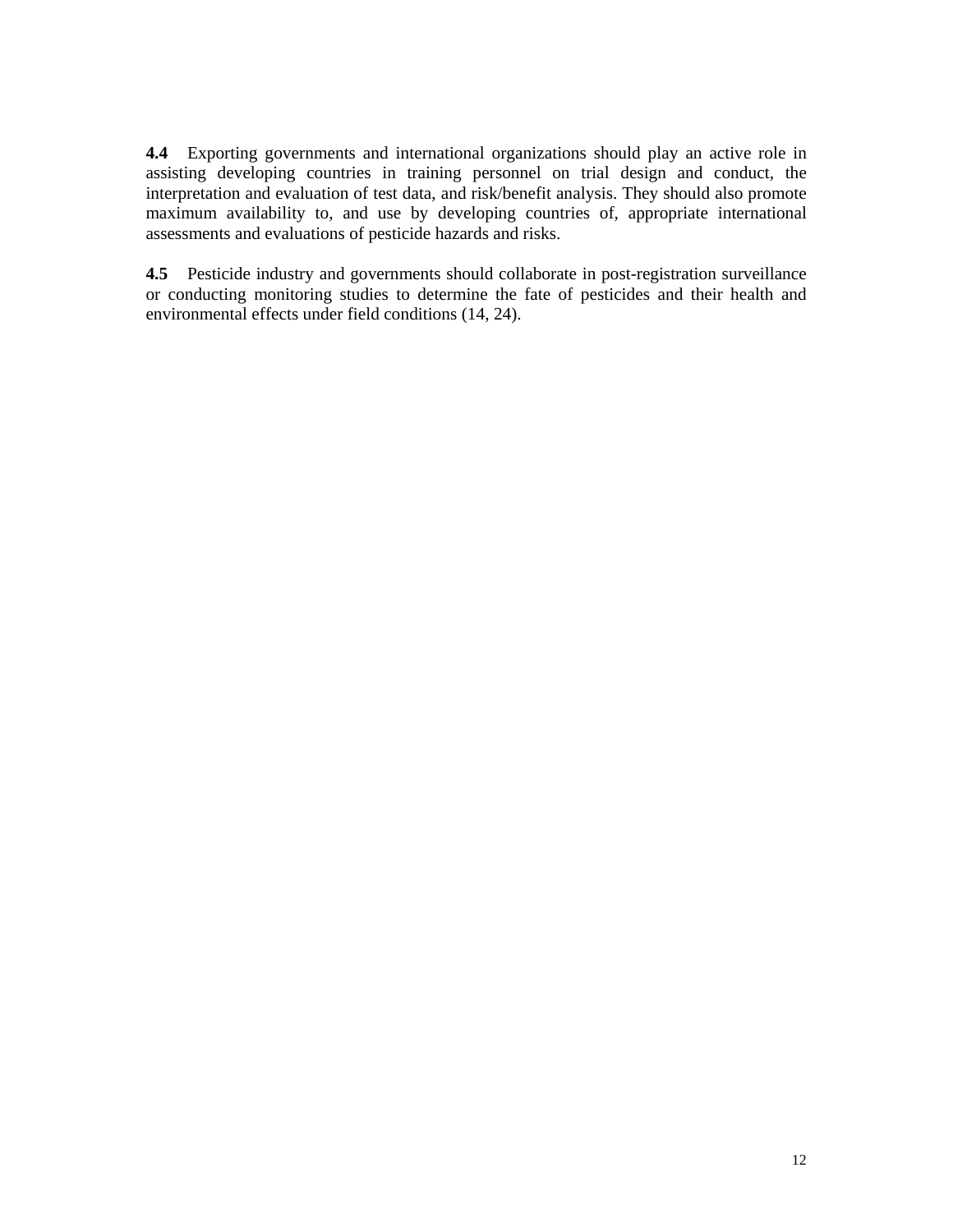## **Article 5. Reducing health and environmental risks**

#### **5.1** Governments should:

**5.1.1** implement a pesticide registration and control system along the lines set out in Article 6;

**5.1.2** periodically review the pesticides marketed in their country, their acceptable uses and their availability to each sector of the public, and conduct special reviews when indicated by scientific evidence;

**5.1.3** carry out health surveillance programmes of those who are occupationally exposed to pesticides and investigate, as well as document, poisoning cases;

**5.1.4** provide guidance and instructions to health workers, physicians and hospital staff on the treatment of suspected pesticide poisoning (25);

**5.1.5** establish national or regional poisoning information and control centres at strategic locations to provide immediate guidance on first aid and medical treatment, accessible at all times (25);

**5.1.6** utilize all possible means for collecting reliable data and maintaining statistics on health aspects of pesticides and pesticide poisoning incidents, with the objective of establishing the WHO harmonized system for identifying and recording such data (25). Suitably trained personnel and adequate resources should be made available to ensure the accuracy of information collected;

**5.1.7** provide extension and advisory services and farmers' organizations with adequate information about practical IPM strategies and methods, as well as the range of pesticide products available for use;

**5.1.8** ensure, with the cooperation of pesticide industry, that where pesticides are available through outlets which also deal in food, clothing, medicines or other products for consumption or topical application, they are physically segregated from other merchandise to prevent contamination and/or mistaken identity. Where appropriate, they should be clearly marked as hazardous materials. Every effort should be made to publicize the dangers of storing foodstuffs and pesticides together (26);

**5.1.9** utilize all possible means for collecting reliable data, maintaining statistics on environmental contamination and reporting specific incidents related to pesticides;

**5.1.10** implement a programme to monitor pesticide residues in food and the environment.

**5.2** Even where a control scheme is in operation, pesticide industry should:

**5.2.1** cooperate in the periodic reassessment of the pesticides which are marketed;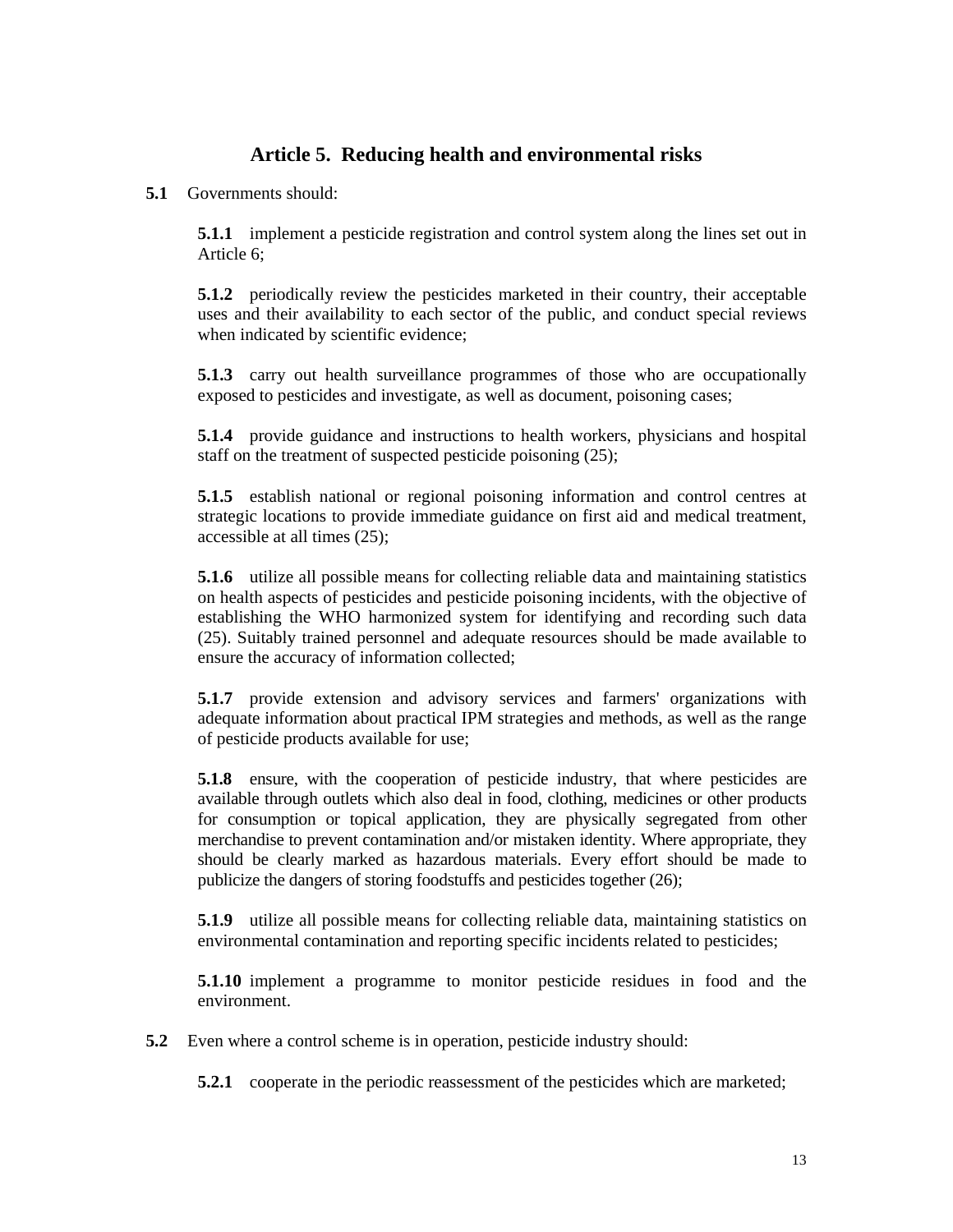**5.2.2** provide poison**-**control centres and medical practitioners with information about pesticide hazards and on suitable treatment of pesticide poisoning;

**5.2.3** make every reasonable effort to reduce risks posed by pesticides by:

**5.2.3.1** making less toxic formulations available;

**5.2.3.2** introducing products in ready-to-use packages;

**5.2.3.3** developing application methods and equipment that minimize exposure to pesticides;

**5.2.3.4** using returnable and refillable containers where effective container collection systems are in place;

**5.2.3.5** using containers that are not attractive for subsequent reuse and promoting programmes to discourage their reuse, where effective container collection systems are not in place;

**5.2.3.6** using containers that are not attractive to or easily opened by children, particularly for domestic use products;

**5.2.3.7** using clear and concise labelling.

**5.2.4** halt sale and recall products when handling or use pose an unacceptable risk under any use directions or restrictions.

**5.3** Government and industry should cooperate in further reducing risks by:

**5.3.1** promoting the use of proper and affordable personal protective equipment (5);

**5.3.2** making provisions for safe storage of pesticides at both warehouse and farm level (26, 27);

**5.3.3** establishing services to collect and safely dispose of used containers and small quantities of left-over pesticides (28);

**5.3.4** protecting biodiversity and minimizing adverse effects of pesticides on the environment (water, soil and air) and on non-target organisms.

**5.4** To avoid unjustified confusion and alarm among the public, concerned parties should consider all available facts and should promote responsible information dissemination on pesticides and their uses.

**5.5** In establishing production facilities of a suitable standard in developing countries, manufacturers and governments should cooperate to: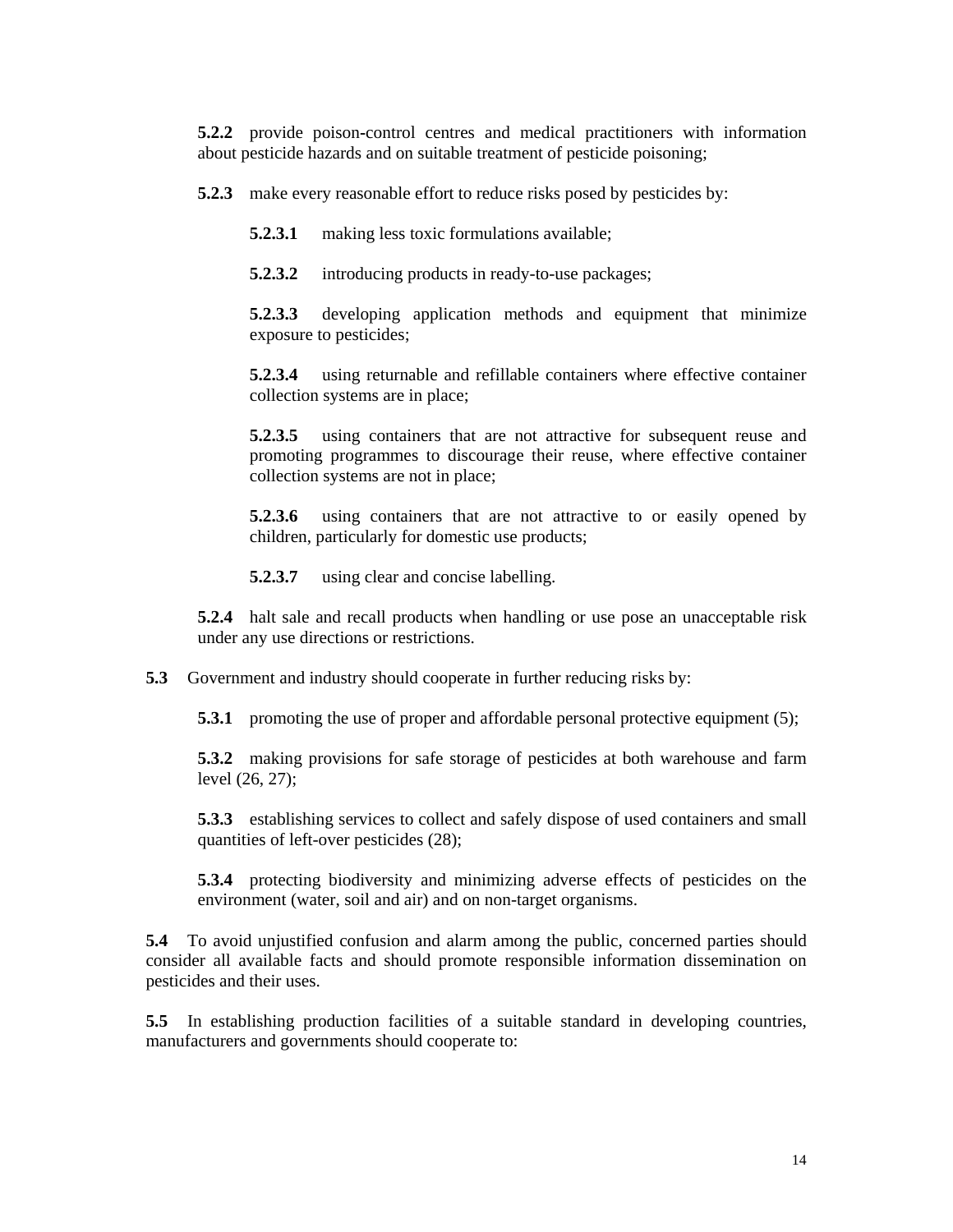**5.5.1** adopt engineering standards and operating practices appropriate to the nature of the manufacturing operations and the hazards involved, and ensure the availability of appropriate protective equipment;

**5.5.2** take all necessary precautions to protect workers, bystanders, surrounding communities and the environment;

**5.5.3** ensure the proper siting of manufacturing and formulating plants and adequately control wastes and effluents;

**5.5.4** maintain quality-assurance procedures to ensure compliance with the relevant standards of purity, performance, stability and safety.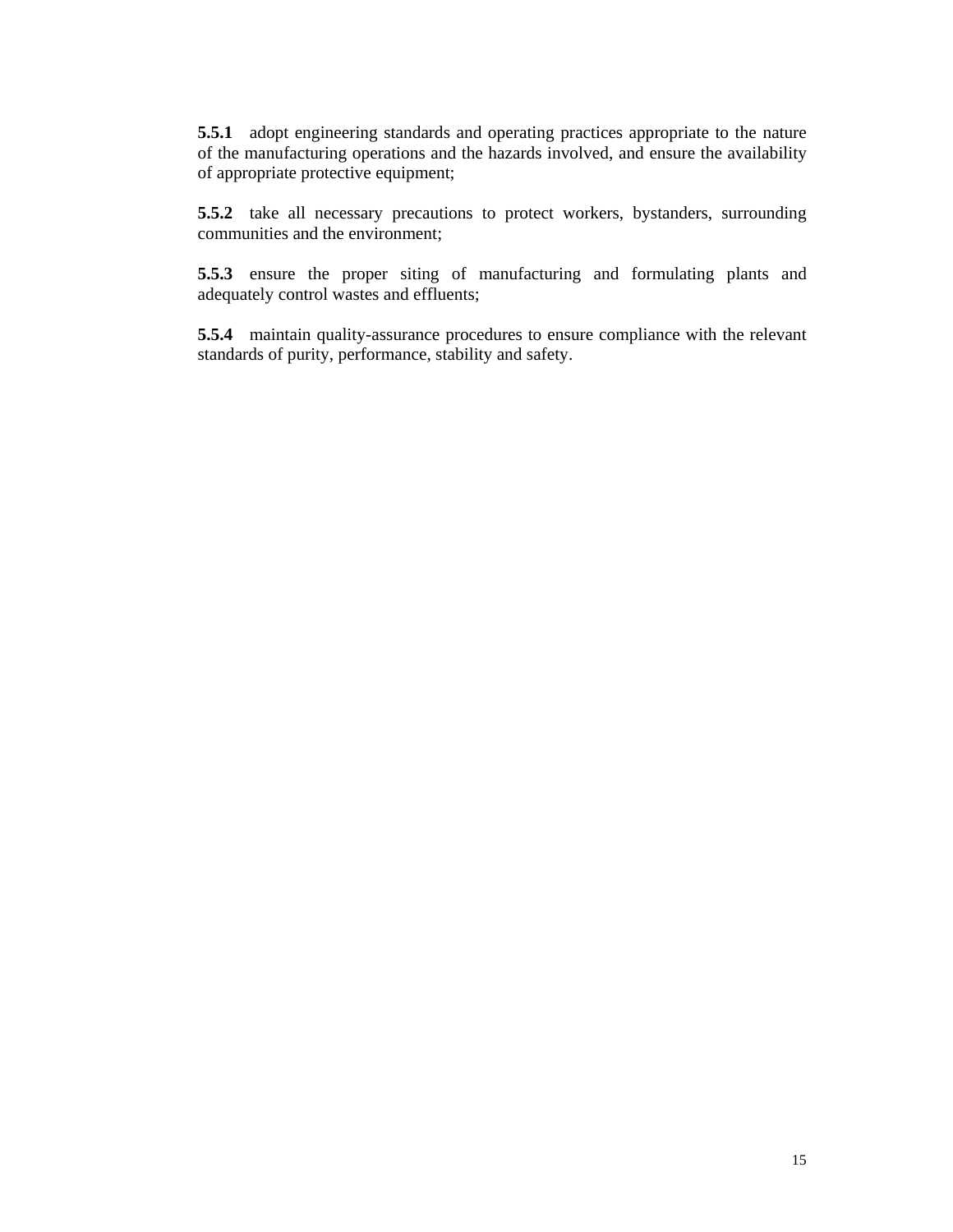### **Article 6. Regulatory and technical requirements**

#### **6.1** Governments should:

**6.1.1** introduce the necessary legislation for the regulation of pesticides and make provisions for its effective enforcement, including the establishment of appropriate educational, advisory, extension and health-care services, using FAO guidelines as far as possible (2, 29, 30). In so doing, they should take full account of local needs, social and economic conditions, levels of literacy, climatic conditions and availability of appropriate pesticide application and personal protective equipment;

**6.1.2** strive to establish pesticide registration schemes and infrastructures under which products can be registered prior to domestic use and ensure that each pesticide product is registered before it can be made available for use (29, 30, 31);

**6.1.3** conduct risk evaluations and make risk management decisions based on all available data or information, as part of the registration process;

**6.1.4** use the principles described in the Manual on Development and Use of FAO and WHO Specifications for Pesticides for determining equivalence of pesticides (21);

**6.1.5** promote the advantages of, and cooperate with other governments in, the establishment of harmonized (regionally or by groups of countries) pesticide registration requirements, procedures and evaluation criteria, taking into account appropriate, internationally agreed technical guidelines and standards, and where possible incorporate these standards into national or regional legislation (32, 33);

**6.1.6** establish a re-registration procedure to ensure the periodic review of pesticides, thus ensuring that prompt and effective measures can be taken if new information or data on the performance or risks indicate that regulatory action is needed;

**6.1.7** improve regulations in relation to collecting and recording data on import, export, manufacture, formulation, quality and quantity of pesticides;

**6.1.8** collect and record data on the import, export, manufacture, formulation, quality, quantity and use of pesticides in order to assess the extent of any possible effects on human health or the environment, and to follow trends in pesticide use for economic and other purposes;

**6.1.9** permit pesticide application and personal protective equipment to be marketed only if they comply with established standards (5, 8, 9);

**6.1.10** detect and control illegal trade in pesticides;

**6.1.11** when importing food and agricultural commodities, recognize good agricultural practices in countries with which they trade and, in accordance with recommendations of the Codex Alimentarius Commission, establish a legal basis for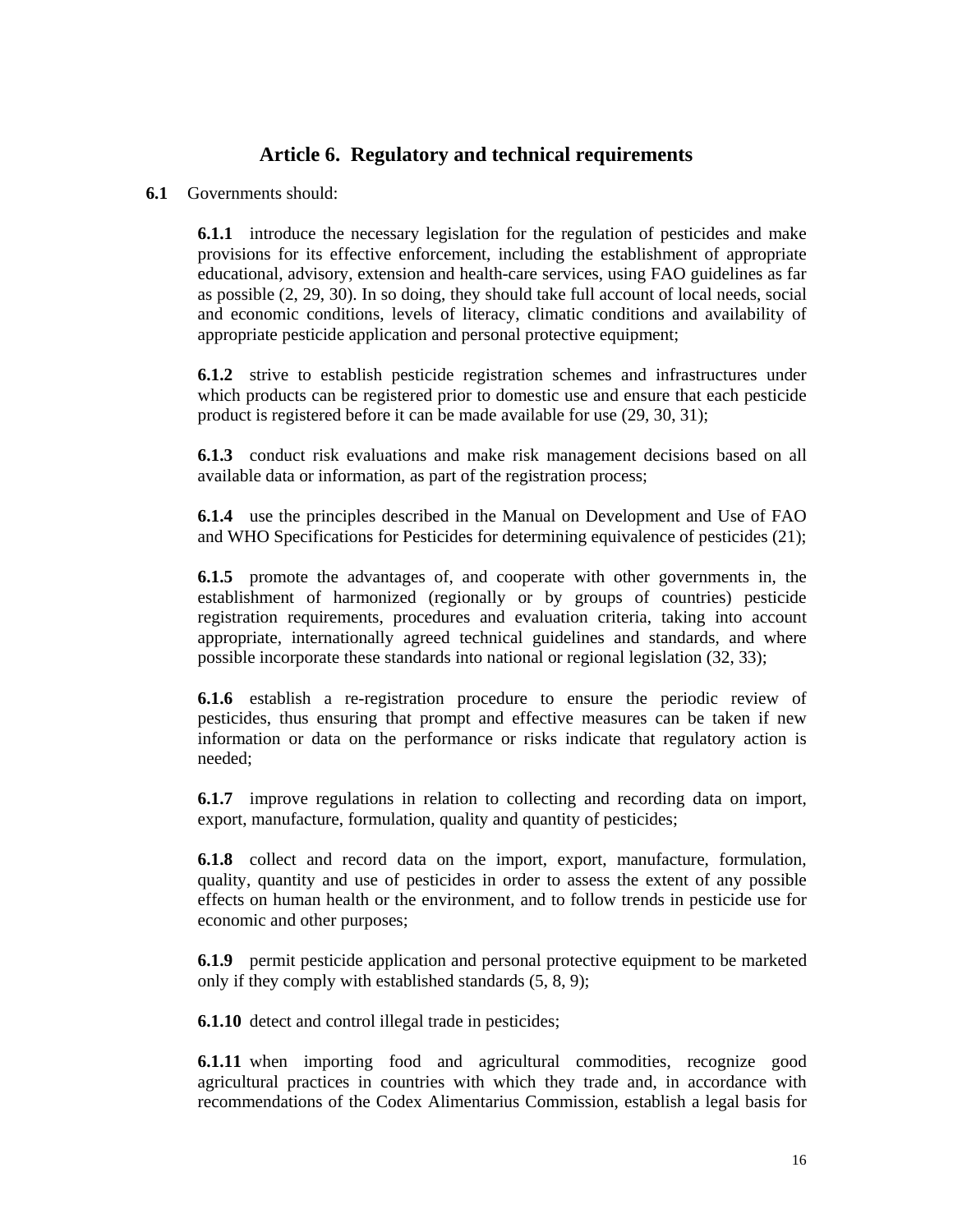the acceptance of pesticide residues resulting from such good agricultural practices  $(19, 20)$  in a manner that is consistent with the WTO<sup>3</sup> requirements so as not to lead to technical barriers to trade.

**6.2** Pesticide industry should:

**6.2.1** provide an objective pesticide data assessment together with the necessary supporting data on each product, including sufficient data to support risk assessment and to allow a risk management decision to be made;

**6.2.2** provide national regulatory authorities with any new or updated information that could change the regulatory status of the pesticide, as soon as it becomes available;

**6.2.3** ensure that the active ingredient and other ingredients of pesticide products being marketed correspond in identity, quality, purity and composition to the substances tested, evaluated and cleared for toxicological and environmental acceptability;

**6.2.4** ensure that active ingredients, and formulated products for pesticides for which international specifications have been developed, conform with the relevant FAO specifications for agricultural pesticides (22), and with WHO pesticide specifications for public health pesticides (23);

**6.2.5** verify the quality and purity of pesticides offered for sale;

**6.2.6** when problems occur, voluntarily take corrective action and, when requested by governments, help find solutions to difficulties;

**6.2.7** provide their national governments with clear and concise data on export, import, manufacture, formulation, sales, quality and quantity of pesticides.

**6.3** Technical assistance funding agencies, development banks and bilateral agencies should be encouraged to give high priority to requests for assistance from developing countries which do not yet have the facilities and expertise for pesticide management and control systems.

<sup>1</sup> 3 WTO: World Trade Organization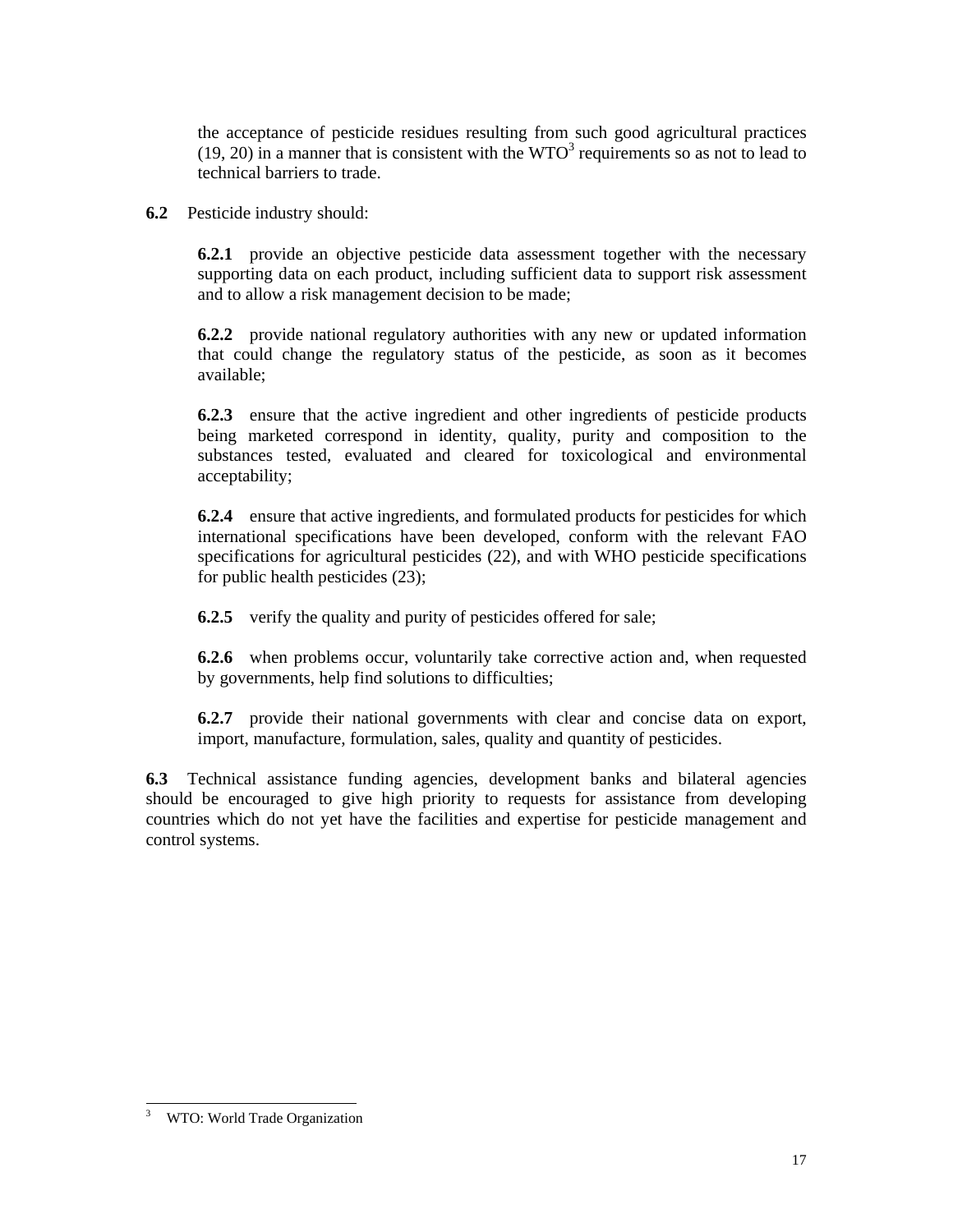#### **Article 7. Availability and use**

**7.1** Responsible authorities should give special attention to drafting rules and regulations on the availability of pesticides. These should be compatible with existing levels of user training and expertise. The parameters on which such decisions on availability are based vary widely and must be left to the discretion of each government.

**7.2** In addition, governments should take note of and, where appropriate, use the WHO classification of pesticides by hazard (34) as the basis for their regulatory measures and associate the hazard class with well-recognized hazard symbols. When determining the risk and degree of restriction appropriate to the product, the type of formulation and method of application should be taken into account.

**7.3** Two methods of restricting availability can be exercised by the responsible authority: not registering a product or, as a condition of registration, restricting the availability to certain groups of users in accordance with a national assessment of the hazards involved in the use of the product.

**7.4** Governments and industry should ensure that all pesticides made available to the general public are packaged and labelled in a manner which is consistent with the FAO guidelines on packaging and labelling (3) and with appropriate national regulations.

**7.5** Prohibition of the importation, sale and purchase of highly toxic and hazardous products, such as those included in WHO classes Ia and Ib (34), may be desirable if other control measures or good marketing practices are insufficient to ensure that the product can be handled with acceptable risk to the user.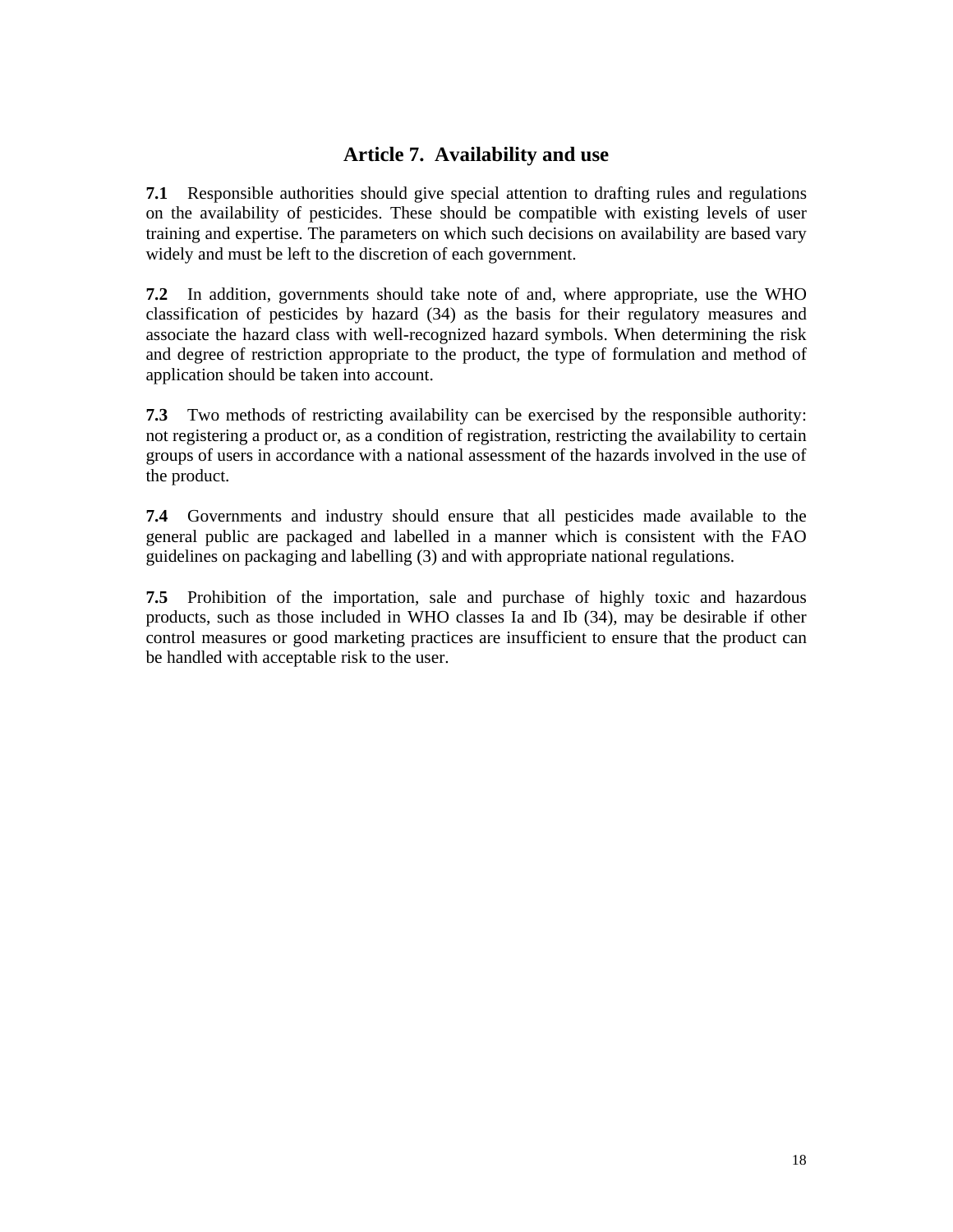### **Article 8. Distribution and trade**

**8.1** Governments should:

**8.1.1** develop regulations and implement licensing procedures relating to the sale of pesticides, so as to ensure that those involved are capable of providing buyers with sound advice on risk reduction and efficient use  $(26)$ ;

**8.1.2** take the necessary regulatory measures to prohibit the repackaging or decanting of any pesticide into food or beverage containers and rigidly enforce punitive measures that effectively deter such practices;

**8.1.3** encourage, to the extent possible, a market-driven supply process, as opposed to centralized purchasing, to reduce the potential for accumulation of excessive stocks. However, when governments or other agencies purchase pesticides, the procurement should be based on established FAO tender procedures for pesticides (4);

**8.1.4** ensure that any pesticide subsidies or donations do not lead to excessive or unjustified use which may divert interest from more sustainable alternative measures.

**8.2** Pesticide industry should:

**8.2.1** take all necessary steps to ensure that pesticides entering international trade conform at least to:

**8.2.1.1** relevant FAO (22), WHO (23) or equivalent specifications (where such specifications have been developed);

**8.2.1.2** principles embodied in relevant FAO guidelines on classification, packaging, marketing, labelling, procurement and documentation (3, 4, 26);

**8.2.1.3** rules and regulations laid down by the UN Recommendations on the Transport of Dangerous Goods (35), and by international organizations concerned with specific modes of transport (e.g. ICAO<sup>4</sup>, IMO<sup>5</sup>, RID<sup>6</sup>, ADR<sup>7</sup> and  $IATA<sup>8</sup>$ ).

**8.2.2** endeavour to ensure that pesticides manufactured for export are subject to the same quality requirements and standards as those applied to comparable domestic products;

**8.2.3** ensure that pesticides manufactured or formulated by a subsidiary company meet appropriate quality requirements and standards. These should be consistent with the requirements of the host country and of the parent company;

-

<sup>4</sup> ICAO: International Civil Aviation Organization

<sup>5</sup> IMO: International Maritime Organization

<sup>&</sup>lt;sup>6</sup> RID: International regulations concerning the carriage of dangerous goods by rail.

<sup>7</sup> ADR: European agreement concerning the international transport of dangerous goods by road

<sup>8</sup> IATA: International Air Transport Association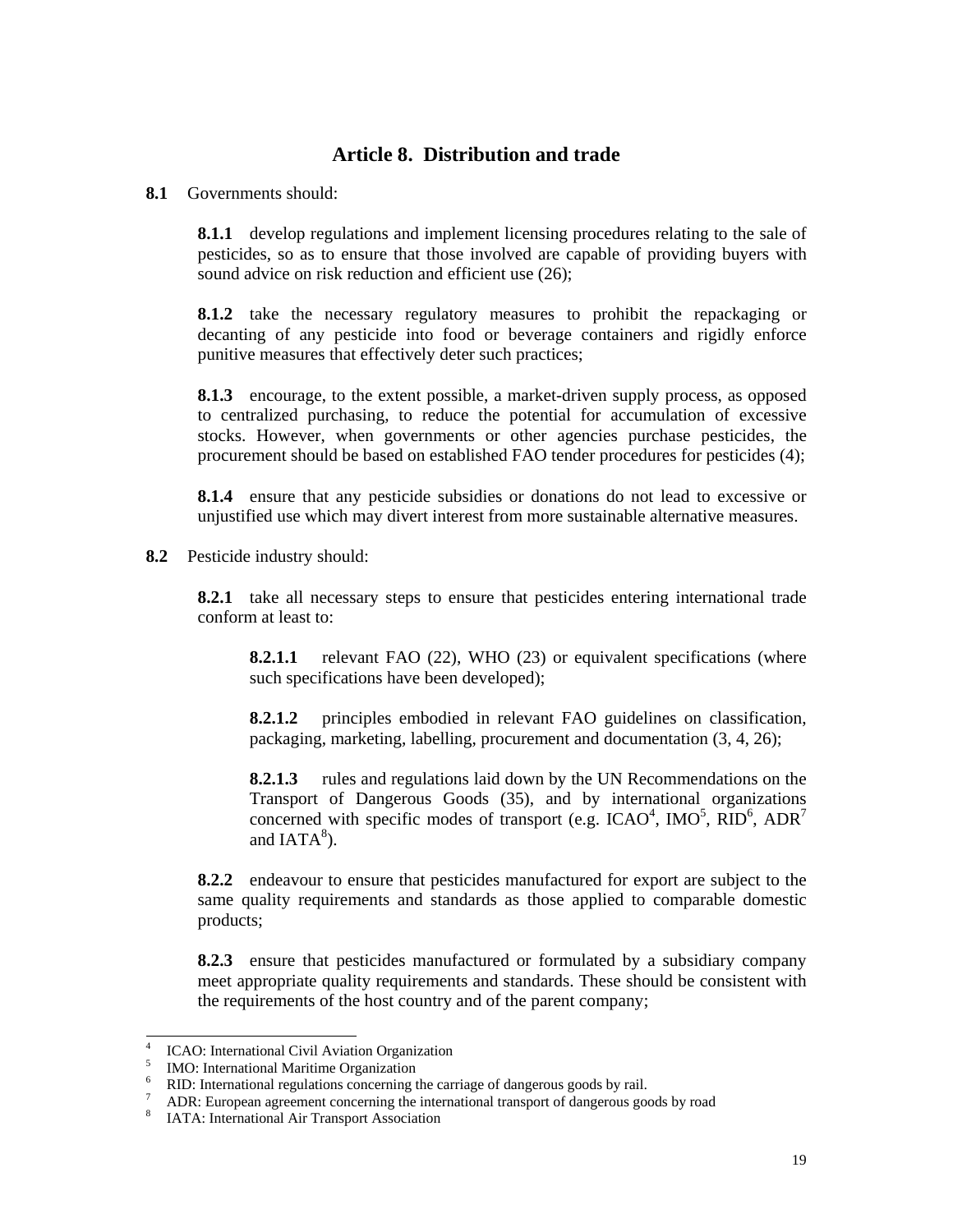**8.2.4** encourage importing agencies, national or regional formulators and their respective trade organizations to cooperate in order to achieve fair practices as well as marketing and distribution practices that reduce the risks posed by pesticides, and to collaborate with authorities in stamping out any malpractice within the industry;

**8.2.5** recognize that a pesticide may need to be recalled by a manufacturer and distributor when its use, as recommended, represents an unacceptable risk to human and animal health or the environment, and act accordingly;

**8.2.6** endeavour to ensure that pesticides are traded by and purchased from reputable traders, who should preferably be members of a recognized trade organization;

**8.2.7** ensure that persons involved in the sale of pesticides are trained adequately, hold appropriate government licences (where such licences exist) and have access to sufficient information, such as material safety data sheets, so that they are capable of providing buyers with advice on risk reduction and efficient use;

**8.2.8** provide, consistent with national requirements, a range of pack sizes and types that are appropriate for the needs of small-scale farmers and other local users, in order to reduce risks and to discourage sellers from repackaging products in unlabelled or inappropriate containers.

**8.3** The procurer (government authority, growers' association, or individual farmer) should establish purchasing procedures to prevent the oversupply of pesticides and consider including requirements relating to extended pesticide storage, distribution and disposal services in a purchasing contract (4, 36).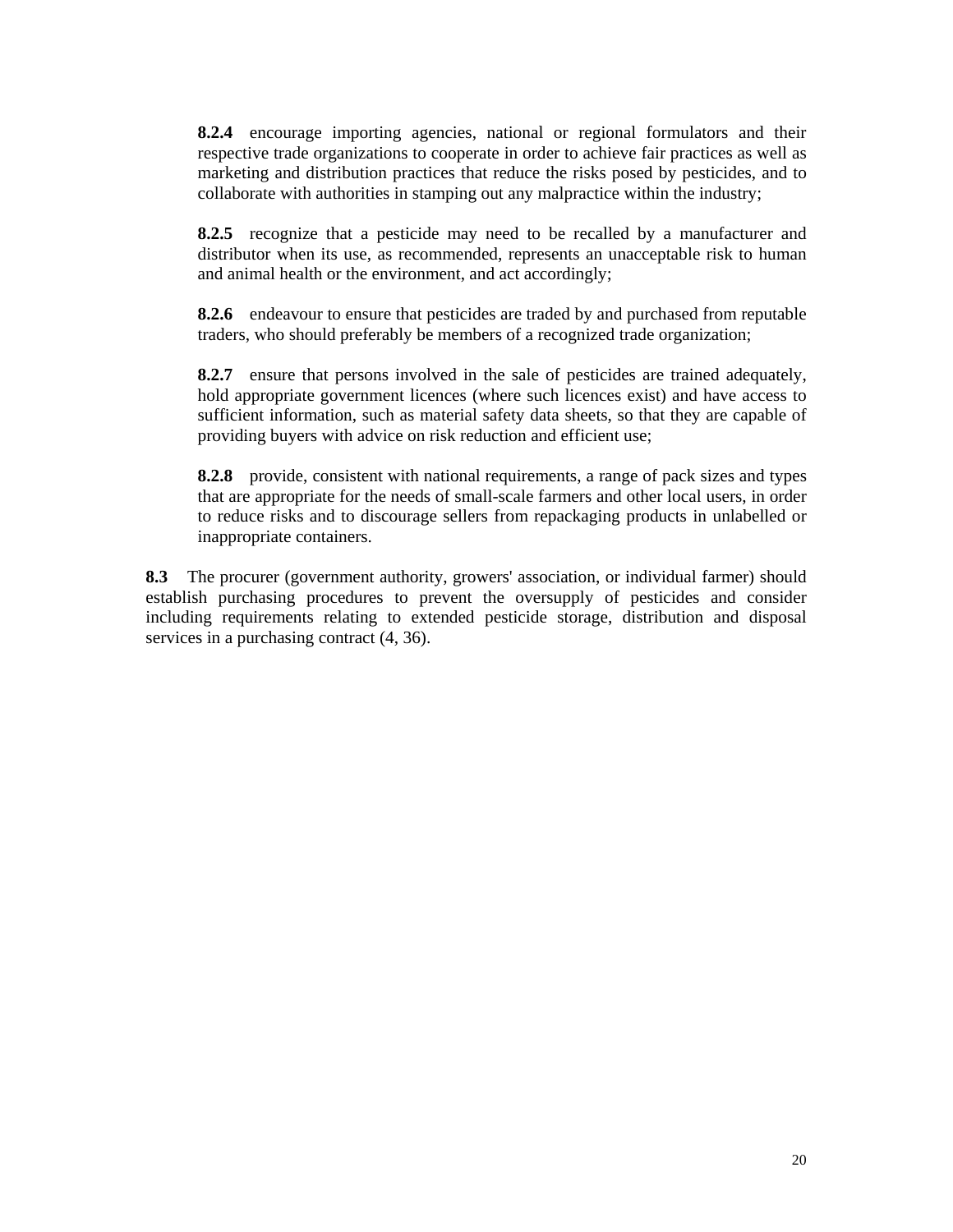#### **Article 9. Information exchange**

**9.1** Governments should:

**9.1.1** promote the establishment or strengthening of networks for information exchange on pesticides through national institutions, international, regional and subregional organizations and public sector groups;

**9.1.2** facilitate the exchange of information between regulatory authorities to strengthen cooperative efforts. The information to be exchanged should include:

**9.1.2.1** actions to ban or severely restrict a pesticide in order to protect human health or the environment, and additional information upon request;

**9.1.2.2** scientific, technical, economic, regulatory and legal information concerning pesticides including toxicological, environmental and safety data;

**9.1.2.3** the availability of resources and expertise associated with pesticide regulatory activities.

**9.2** In addition, governments are encouraged to develop:

**9.2.1** legislation and regulations that permit the provision of information to the public about pesticide risks and the regulatory process;

**9.2.2** administrative procedures to provide transparency and facilitate the participation of the public in the regulatory process.

**9.3** International organizations should provide information on specific pesticides (including guidance on methods of analysis) through the provision of criteria documents, fact sheets, training and other appropriate means (37).

**9.4** All parties should:

**9.4.1** support the process of information exchange and facilitate access to information regarding pesticide residues in food and related regulatory actions;

**9.4.2** encourage collaboration between public sector groups, international organizations, governments and other interested stakeholders to ensure that countries are provided with the information they need to meet the objectives of the Code.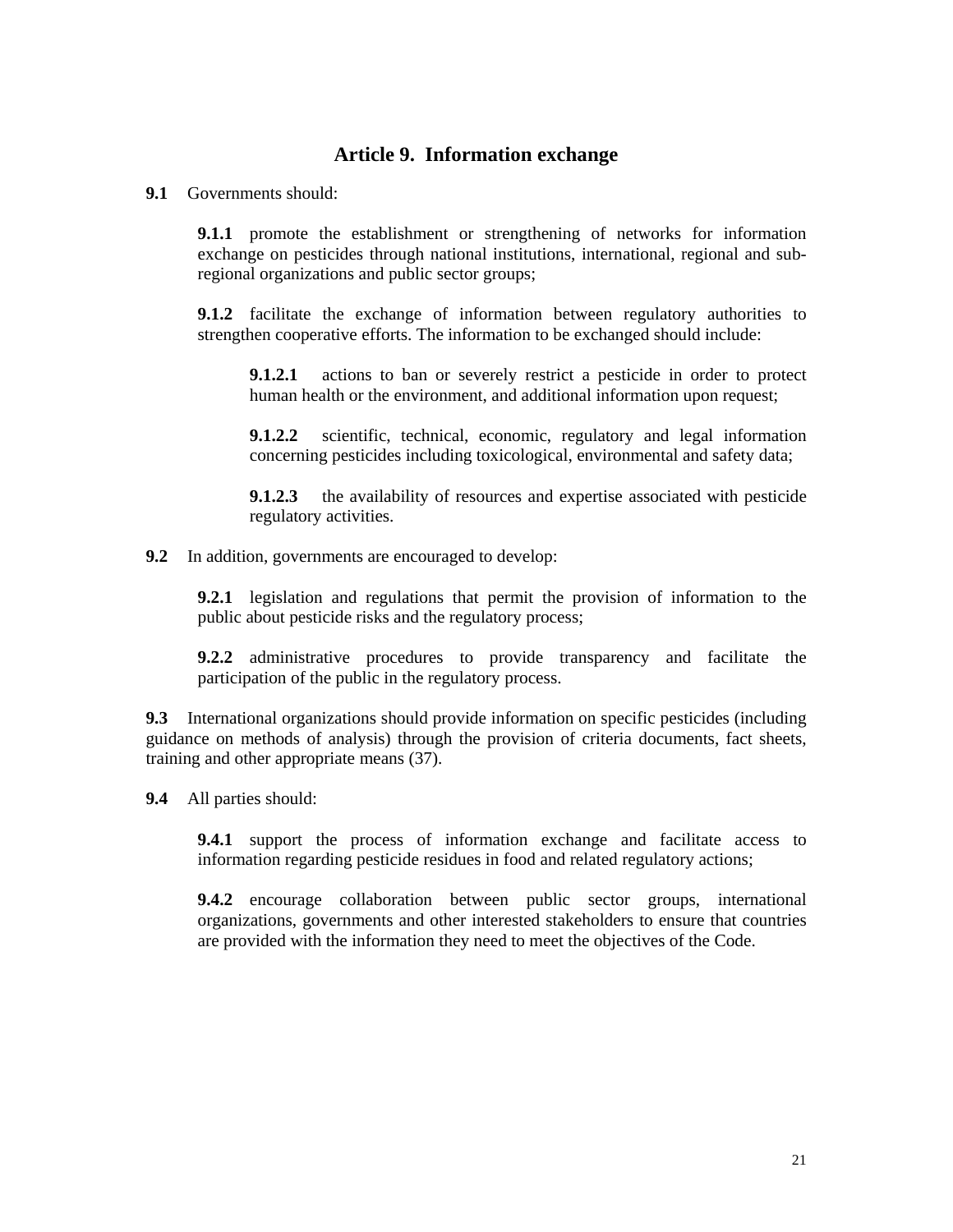### **Article 10. Labelling, packaging, storage and disposal**

**10.1** All pesticide containers should be clearly labelled in accordance with applicable guidelines, at least in line with the FAO guidelines on good labelling practice (3).

**10.2** Industry should use labels that:

**10.2.1** comply with registration requirements and include recommendations consistent with those of the recognized research and advisory agencies in the country of sale;

**10.2.2** include appropriate symbols and pictograms whenever possible, in addition to written instructions, warnings and precautions in the appropriate language or languages (3);

**10.2.3** comply with national or international labelling requirements for dangerous goods in international trade and, if appropriate, clearly show the appropriate WHO hazard classification of the contents  $(3, 34, 35)$ ;

**10.2.4** include, in the appropriate language or languages, a warning against the reuse of containers and instructions for the safe disposal or decontamination of used containers;

**10.2.5** identify each lot or batch of the product in numbers or letters that can be understood without the need for additional code references;

**10.2.6** clearly show the release date (month and year) of the lot or batch and contain relevant information on the storage stability of the product (21).

**10.3** Pesticide industry, in cooperation with government, should ensure that:

**10.3.1** packaging, storage and disposal of pesticides conform in principle to the relevant FAO, UNEP<sup>9</sup>, WHO guidelines or regulations (27, 28, 36, 38, 39) or to other international guidelines, where applicable;

**10.3.2** packaging or repackaging is carried out only on licensed premises where the responsible authority is satisfied that staff are adequately protected against toxic hazards, that the resulting product will be properly packaged and labelled, and that the content will conform to the relevant quality standards.

**10.4** Governments should take the necessary regulatory measures to prohibit the repackaging or decanting of any pesticide into food or beverage containers and rigidly enforce punitive measures that effectively deter such practices.

**10.5** Governments, with the help of pesticide industry and with multilateral cooperation, should inventory obsolete or unusable stocks of pesticides and used containers, establish and

1

<sup>9</sup> UNEP: United Nations Environment Programme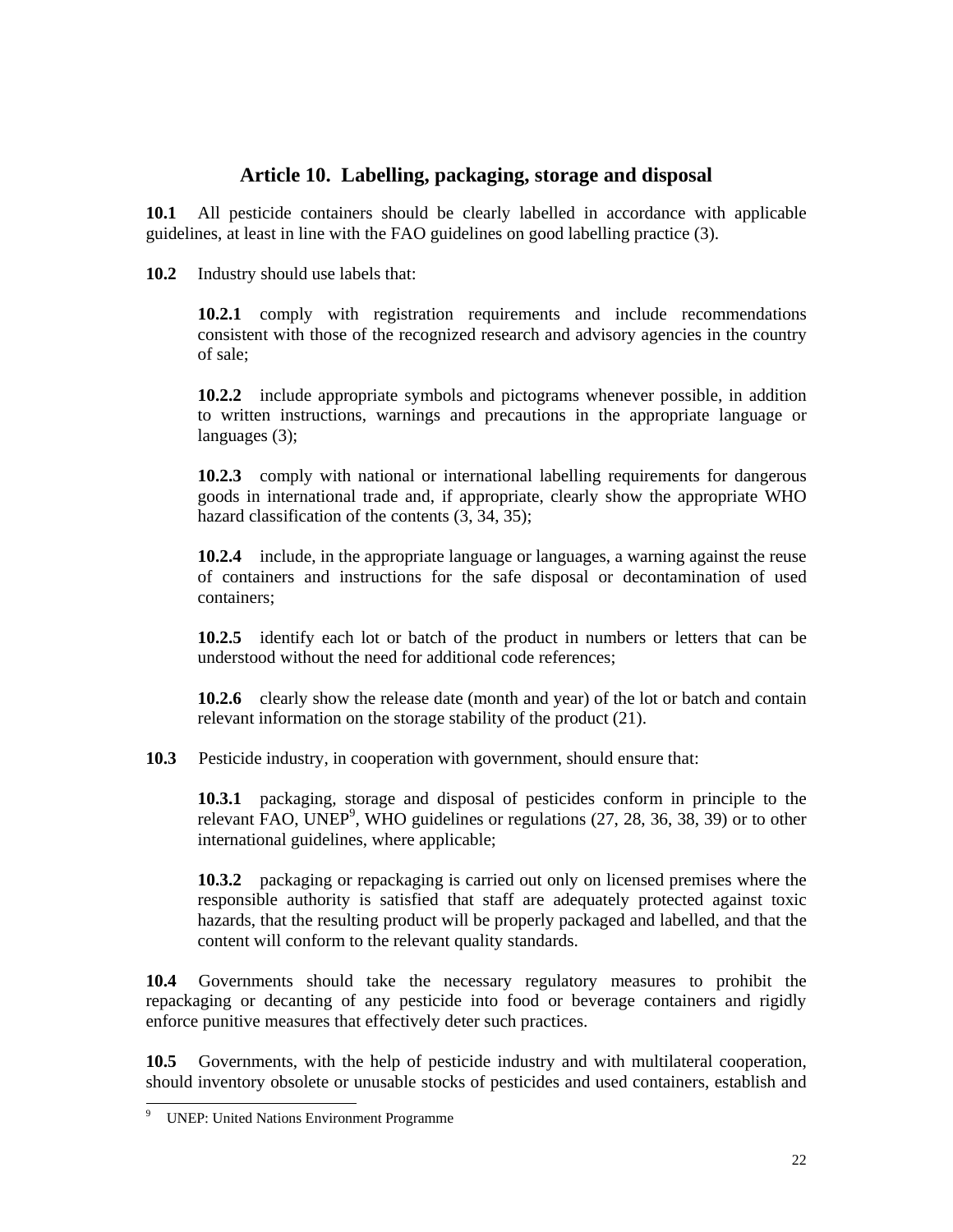implement an action plan for their disposal, or remediation in the case of contaminated sites (40), and record these activities.

**10.6** Pesticide industry should be encouraged, with multilateral cooperation, to assist in disposing of any banned or obsolete pesticides and of used containers, in an environmentally sound manner, including reuse with minimal risk where approved and appropriate.

**10.7** Governments, pesticide industry, international organizations and the agricultural community should implement policies and practices to prevent the accumulation of obsolete pesticides and used containers (36).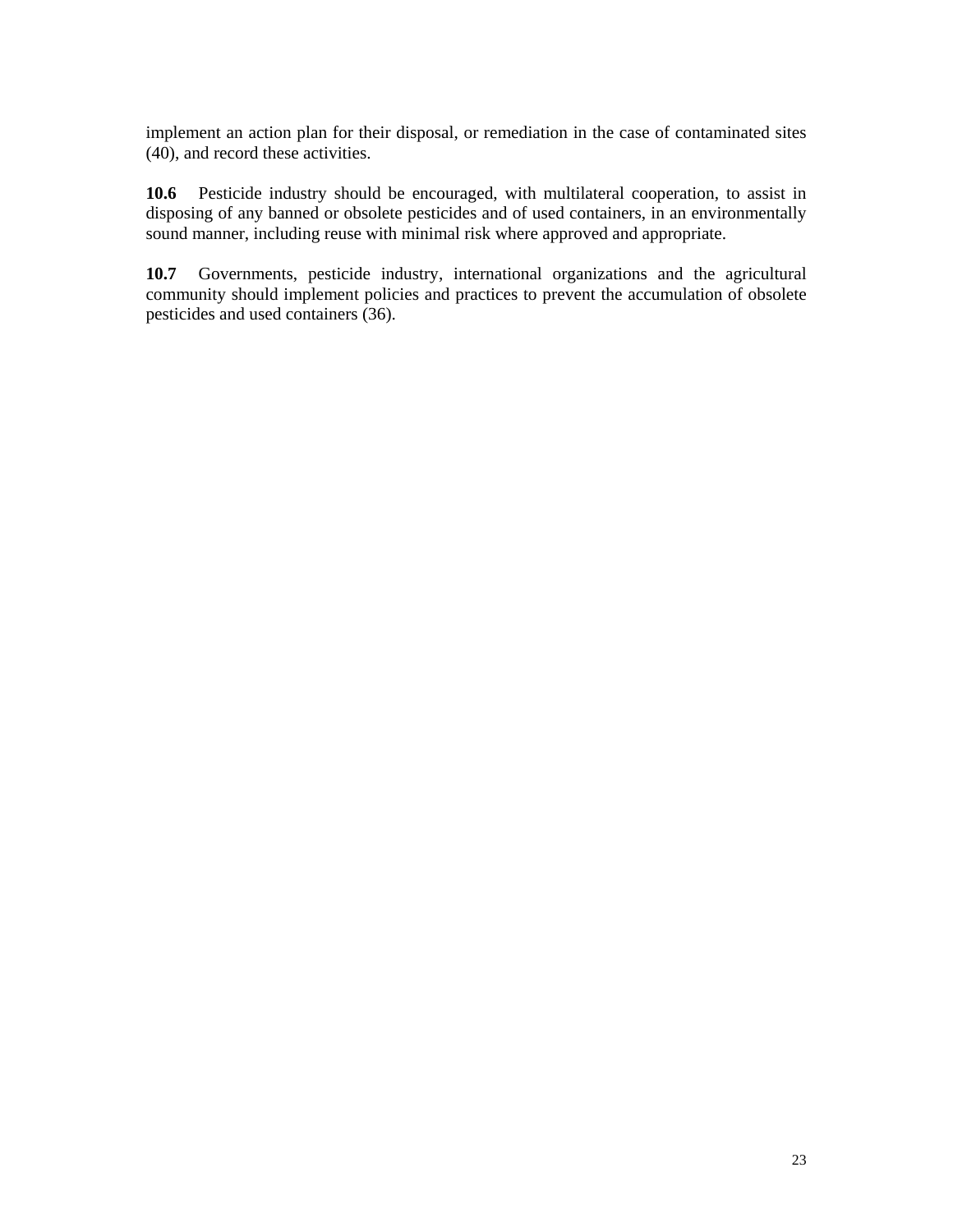## **Article 11. Advertising**

**11.1** Governments should control, by means of legislation, the advertising of pesticides in all media to ensure that it is not in conflict with label directions and precautions, particularly those relating to proper maintenance and use of application equipment, appropriate personal protective equipment, special precautions for children and pregnant women or the dangers of reusing containers.

**11.2** Pesticide industry should ensure that:

**11.2.1** all statements used in advertising are technically justified;

**11.2.2** advertisements do not contain any statement or visual presentation which, directly or by implication, omission, ambiguity or exaggerated claim, is likely to mislead the buyer, in particular with regard to the "safety" of the product, its nature, composition or suitability for use, official recognition or approval;

**11.2.3** pesticides which are legally restricted to use by trained or registered operators are not publicly advertised through journals other than those catering for such operators, unless the restricted availability is clearly and prominently shown;

**11.2.4** no company or individual in any one country simultaneously markets different pesticide active ingredients or combinations of ingredients under a single brand name;

**11.2.5** advertising does not encourage uses other than those specified on the approved label;

**11.2.6** promotional material does not include recommendations at variance with those of the recognized research and advisory agencies;

**11.2.7** advertisements do not misuse research results, quotations from technical and scientific literature or scientific jargon to make claims appear to have a scientific basis they do not possess;

**11.2.8** claims as to safety, including statements such as "safe", "non-poisonous", "harmless", "non-toxic" or "compatible with IPM," are not made without a qualifying phrase such as "when used as directed". *[However, reference to use within specified IPM programmes may be included if validated by the regulating authority and the claim qualified accordingly];* 

**11.2.9** statements comparing the risk, hazard or "safety" of different pesticides or other substances are not made;

**11.2.10** misleading statements are not made concerning the effectiveness of the product;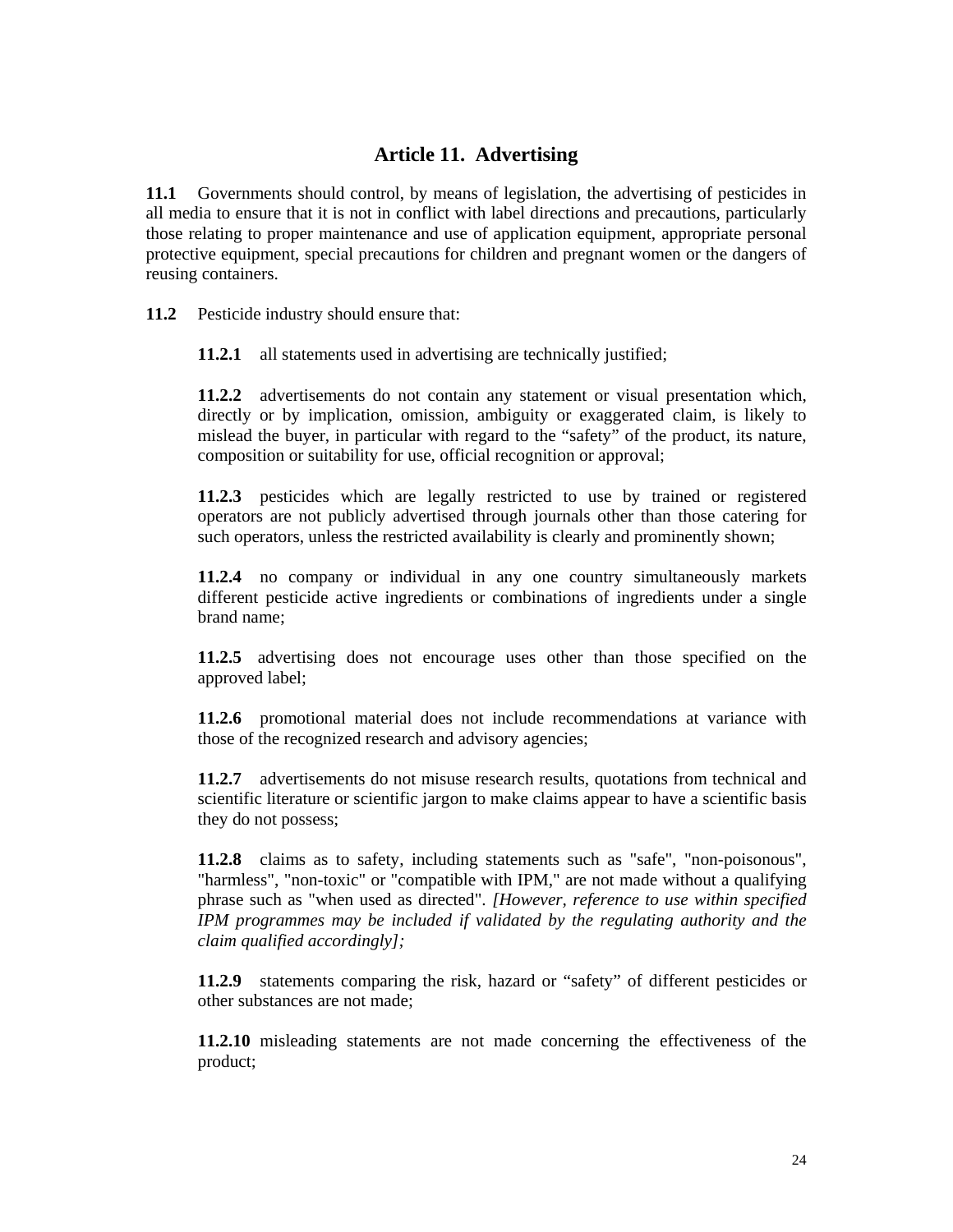**11.2.11** no guarantees or implied guarantees, such as "more profits with..." or "guarantees high yields," are given unless definite evidence to substantiate such claims is available;

**11.2.12** advertisements do not contain any visual representation of potentially dangerous practices, such as mixing or application without sufficient protective clothing, use near food or use by or in the vicinity of children;

**11.2.13** advertising or promotional material draws attention to the appropriate warning phrases and symbols as laid down in the FAO labelling guidelines (3);

**11.2.14** technical literature provides adequate information on correct practices, including the observance of recommended application rates, frequency of applications and pre-harvest intervals;

**11.2.15** false or misleading comparisons with other pesticides are not made;

**11.2.16** all staff involved in sales promotion are adequately trained and possess sufficient technical knowledge to present complete, accurate and valid information on the products sold;

**11.2.17** advertisements encourage purchasers and users to read the label carefully, or have the label read to them if they cannot read;

**11.2.18** advertisements and promotional activities should not include inappropriate incentives or gifts to encourage the purchase of pesticides.

**11.3** International organizations and public sector groups should call attention to departures from this Article.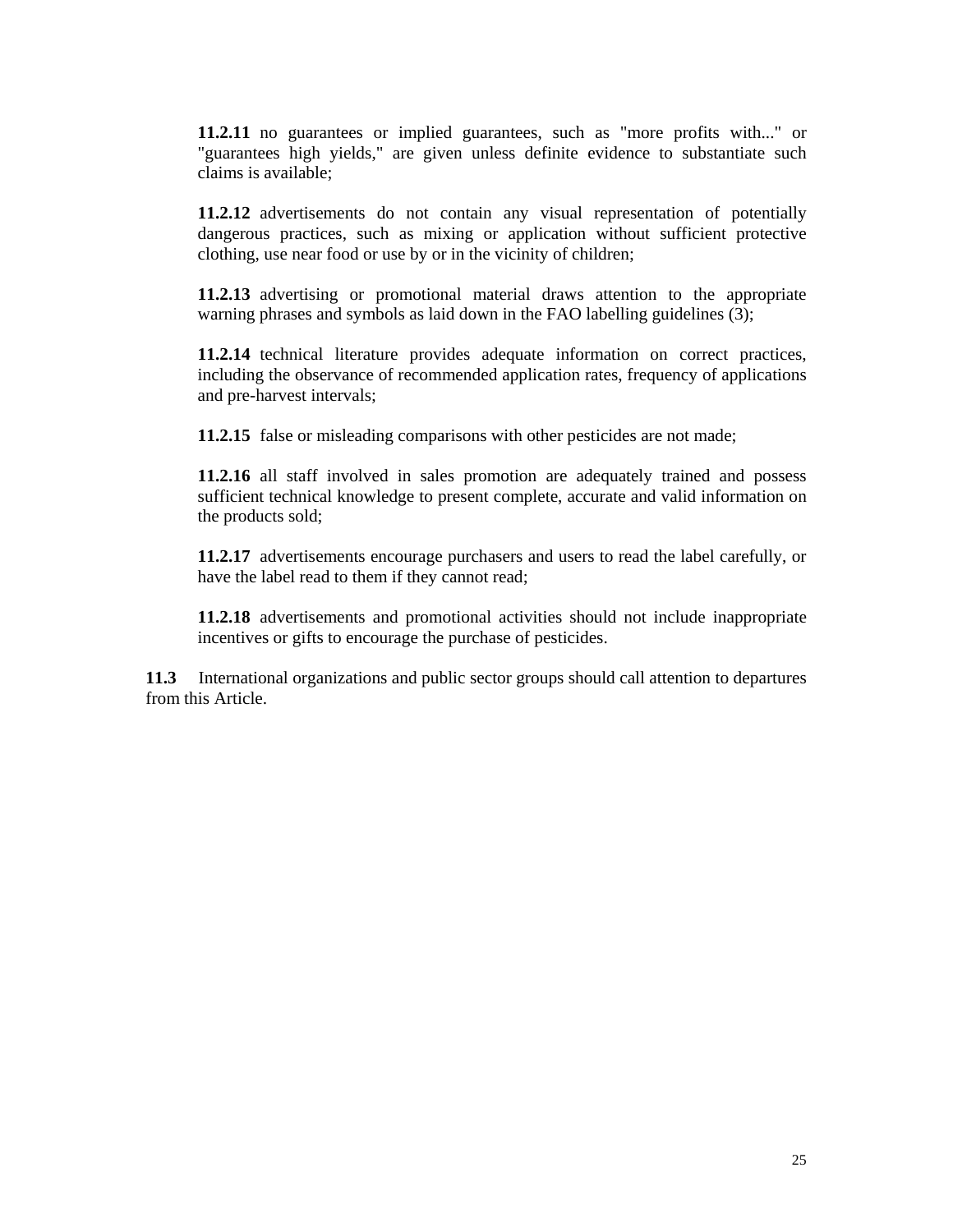## **Article 12. Monitoring and observance of the Code**

**12.1** The Code should be published and should be observed through collaborative action on the part of governments, individually or in regional groupings, appropriate organizations and bodies of the United Nations system, international, governmental and non-governmental organizations and the pesticide industry.

**12.2** The Code should be brought to the attention of all concerned in the regulation, manufacture, distribution and use of pesticides, so that governments, individually or in regional groupings, pesticide industry, international institutions**,** pesticide user organizations, agricultural commodity industries and food industry groups (such as supermarkets) that are in a position to influence good agricultural practices, understand their shared responsibilities in working together to ensure that the objectives of the Code are achieved.

**12.3** All parties should observe this Code and should promote the principles and ethics expressed by the Code, irrespective of other parties' ability to observe the Code. Pesticide industry should cooperate fully in the observance of the Code and promote the principles and ethics expressed by the Code, irrespective of a government's ability to observe the Code.

**12.4** Independently of any measures taken with respect to the observance of this Code, all relevant legal rules, whether legislative, administrative, judicial or customary, dealing with liability, consumer protection, conservation, pollution control and other related subjects, should be strictly applied.

**12.5** Governments and other parties concerned:

**12.5.1** are encouraged to observe the provisions laid down in any international instruments to which they are party, concerning chemical management, environmental and health protection, sustainable development and international trade, relevant to the Code (Annex 1);

**12.5.2** are encouraged, if they have not yet joined, ratified or acceded to such instruments, to evaluate the appropriateness of so doing as soon as possible.

**12.6** FAO and other competent international organizations should give full support to the observance of the Code.

**12.7** Governments, in collaboration with FAO, should monitor the observance of the Code and report on progress made to the Director-General of FAO.

**12.8** Pesticide industry is invited to provide reports to the Director-General of FAO on its product stewardship activities related to observance of the Code.

**12.9** NGOs and other interested parties are invited to monitor activities related to the implementation of the Code and report these to the Director-General of FAO.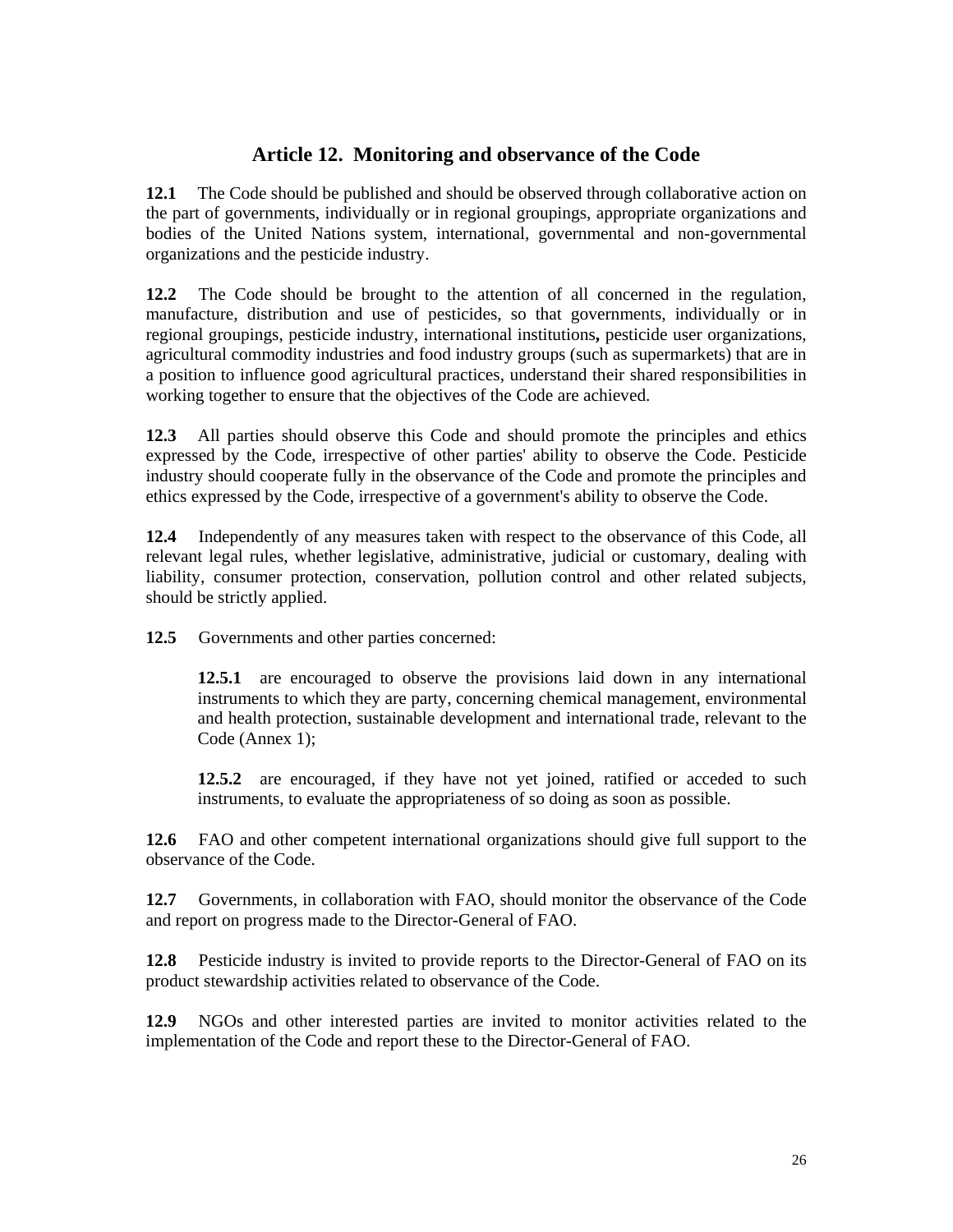**12.10** Governing Bodies of FAO should periodically review the relevance and effectiveness of the Code. The Code should be considered a dynamic text which must be brought up to date as required, taking into account technical, economic and social progress.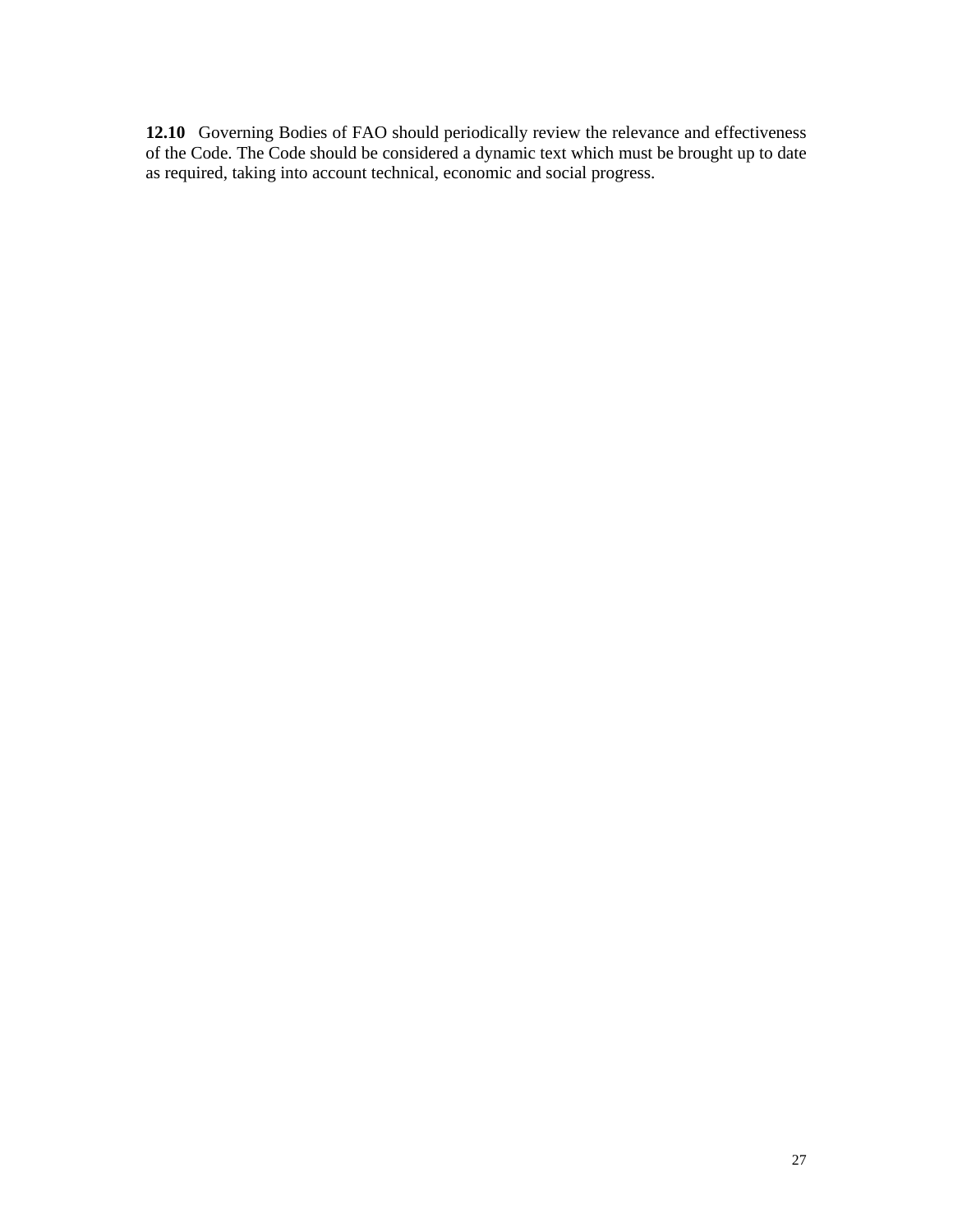### **Annex 1**

## **International policy instruments in the field of chemical management, environmental and health protection, sustainable development and international trade, relevant to the Code**

International policy instruments which address one or more aspects of the life-cycle of a pesticide include, but are not limited to, the ones listed below. Some have direct operational implications for pesticide distribution and use, while others provide a more general policy context. Dates of entry into force are given for those instruments that were legally binding at the time of adoption of the revision of this Code.

#### **A. International policy instruments with direct operational implications for pesticide management**

- The *Codex Alimentarius*, and more specifically the Codex Committee on Pesticide Residues, operational since 1966 (41);
- The *Montreal Protocol on Substances that Deplete the Ozone Layer*, adopted in 1987 and entered into force in 1989, and its subsequent amendments (42);
- The *Basel Convention on the Control of Transboundary Movements of Hazardous Wastes and their Disposal*, adopted in 1989 and entered into force in 1992 (39);
- *The Rotterdam Convention on the Prior Informed Consent Procedure for Certain Hazardous Chemicals and Pesticides in International Trade*, adopted in 1998 (1);
- *The Stockholm Convention on Persistent Organic Pollutants*, adopted in 2001 (43).

#### **B. International policy instruments that provide a general policy context for pesticide management**

- The *Convention concerning Safety in the Use of Chemicals at Work*, adopted in 1990 and entered into force in 1993 (44);
- The *Rio Declaration on Environment and Development*, proclaimed by the United Nations Conference on Environment and Development in 1992 (45);
- *Agenda 21 Global Programme of Action on Sustainable Development*, and more specifically chapters 14 (*Promoting Sustainable Agriculture and Rural Development*) and 19 (*Environmentally Sound Management of Toxic Chemicals, Including Prevention of Illegal International Traffic in Toxic and Dangerous Products*), adopted in 1992 (46);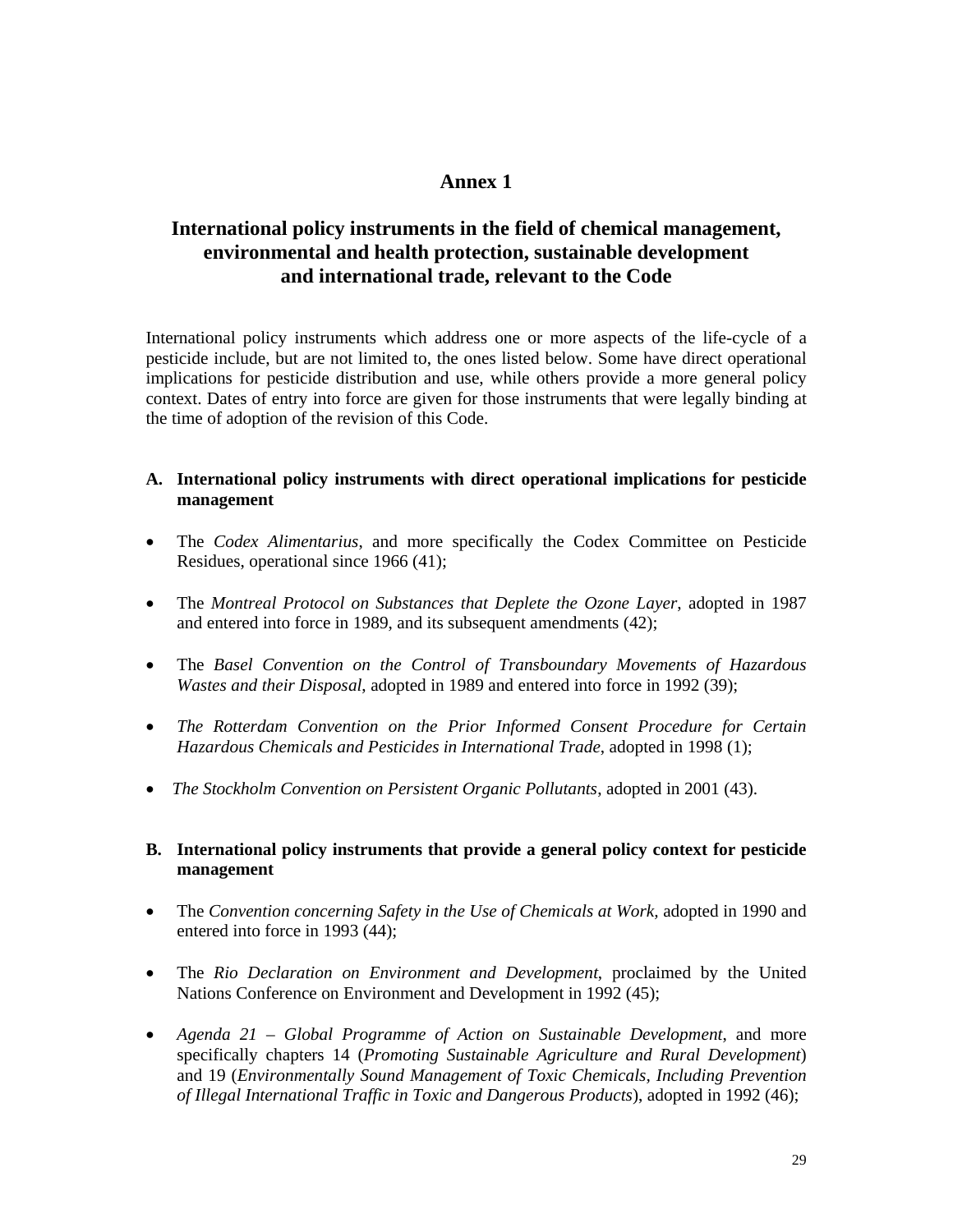- The *Convention on Biological Diversity*, adopted in 1992 and entered into force in 1993  $(47);$
- The *Convention concerning the Prevention of Major Industrial Accidents*, adopted in 1993 and entered into force in 1997 (48);
- The *Rome Declaration on World Food Security* and *The World Food Summit Plan of Action*, adopted in 1996 (49);
- The *World Health Declaration* and *Health-for-all in the 21st Century*, adopted in 1998 (50).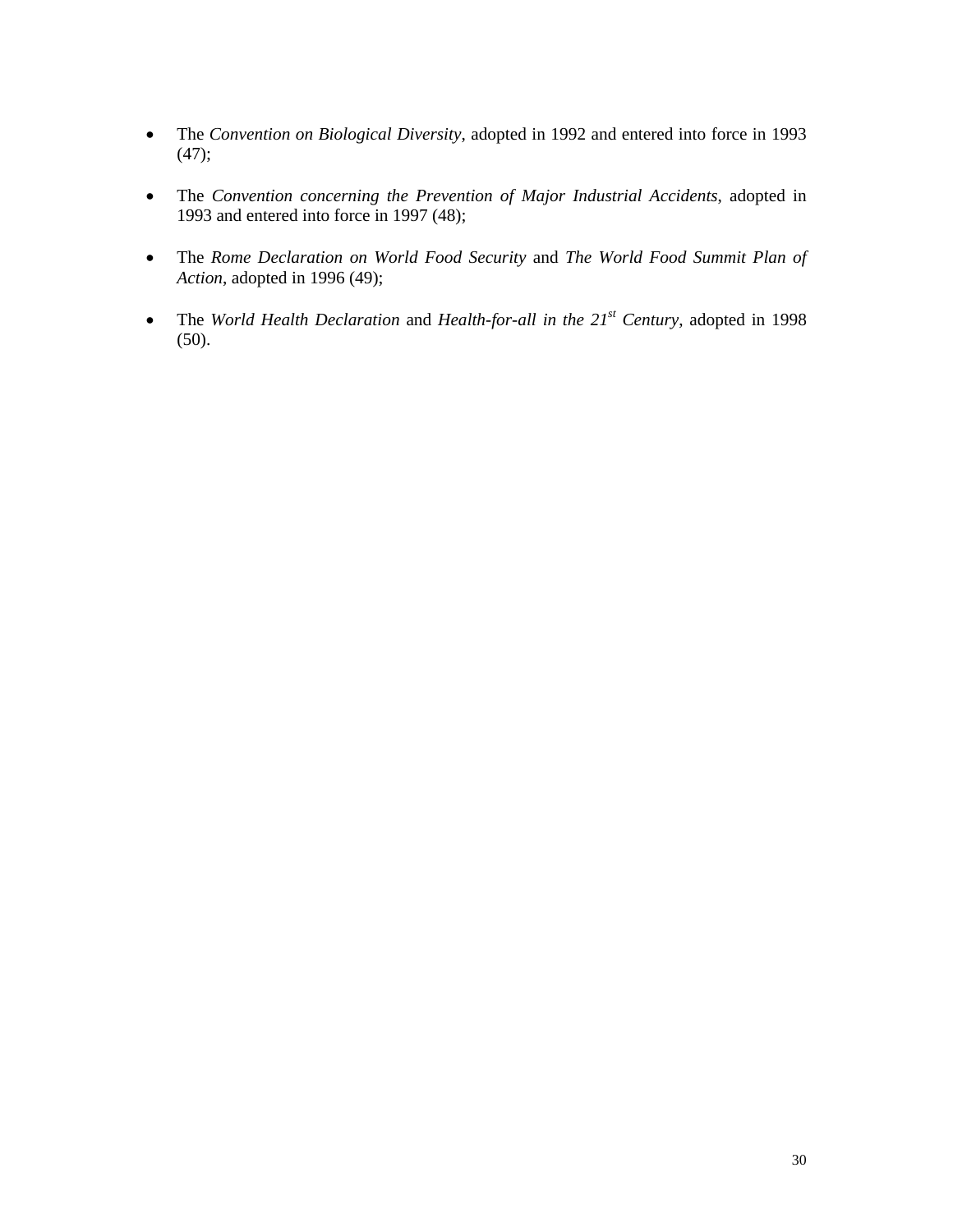## **Annex 2**

## **FAO Council Resolution 1/123:**

## **Revised Version of the International Code of Conduct on the Distribution and Use of Pesticides**

**THE COUNCIL**, based on the authority given by the Thirty-first Session of the FAO Conference,

**Hereby approves** the revised text of the "International Code of Conduct on the Distribution and Use of Pesticides, contained in the Appendix."

Adopted on 1 November 2002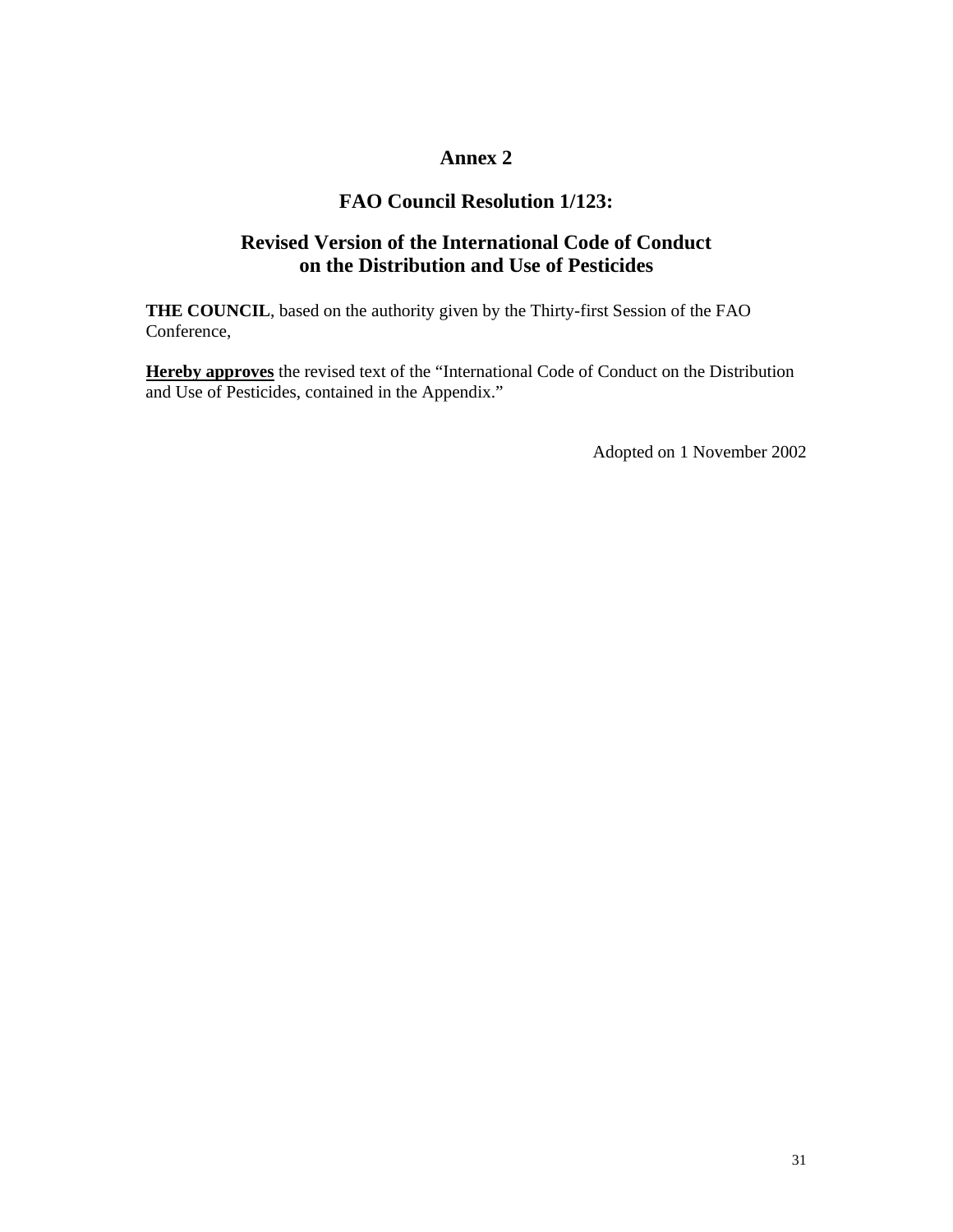#### **References**

- 1. *Rotterdam Convention on the Prior Informed Consent (PIC) Procedure for Certain Hazardous Chemicals and Pesticides in International Trade*. FAO/UNEP, Rome/Geneva. 1998. [further information and text at: http://www.pic.int ]
- 2. *Guidelines for legislation on the control of pesticides*. FAO, Rome. 1989. [text at: http://www.fao.org/AG/AGP/AGPP/Pesticid/ ]
- 3. *Revised guidelines on good labelling practice for pesticides*. FAO, Rome. 1995. [text at: http://www.fao.org/AG/AGP/AGPP/Pesticid/]
- 4. *Provisional guidelines on tender procedures for the procurement of pesticides*. FAO, Rome. 1994. [text at: http://www.fao.org/AG/AGP/AGPP/Pesticid/ ]
- 5. *Guidelines on personal protection when using pesticides in hot climates.* FAO, Rome. 1990. [text at: http://www.fao.org/AG/AGP/AGPP/Pesticid/]
- 6. *Guidelines on good practice for ground application of pesticides*. FAO, Rome. 2001.
- 7. *Guidelines on good practice for aerial application of pesticides*. FAO, Rome. 2001.
- 8. *Guidelines on minimum requirements for agricultural pesticide application equipment.* FAO, Rome. 2001.
- 9. *Guidelines on standards for agricultural pesticide application equipment and related test procedures.* FAO, Rome. 2001.
- 10. *Guidelines on procedures for the registration, certification and testing of new pesticide application equipment*. FAO, Rome. 2001.
- 11. *Guidelines on the organization of schemes for testing and certification of agricultural pesticide sprayers in use*. FAO, Rome. 2001.
- 12. *Guidelines on organization and operation of training schemes and certification procedures for operators of pesticide application equipment*. FAO, Rome. 2001.
- 13. *Guidelines on efficacy data for the registration of pesticides for plant protection.* FAO, Rome. 1985. [text at: http://www.fao.org/AG/AGP/AGPP/Pesticid/]
- 14. *Revised guidelines on environmental criteria for the registration of pesticides.* FAO, Rome. 1989. [text at: http://www.fao.org/AG/AGP/AGPP/Pesticid/ ]
- 15. *OECD principles on good laboratory practice (as revised in 1997).* Organisation for Economic Co-operation and Development, Paris. 1998. [text at: http://www.oecd.org/ehs/glp.htm ]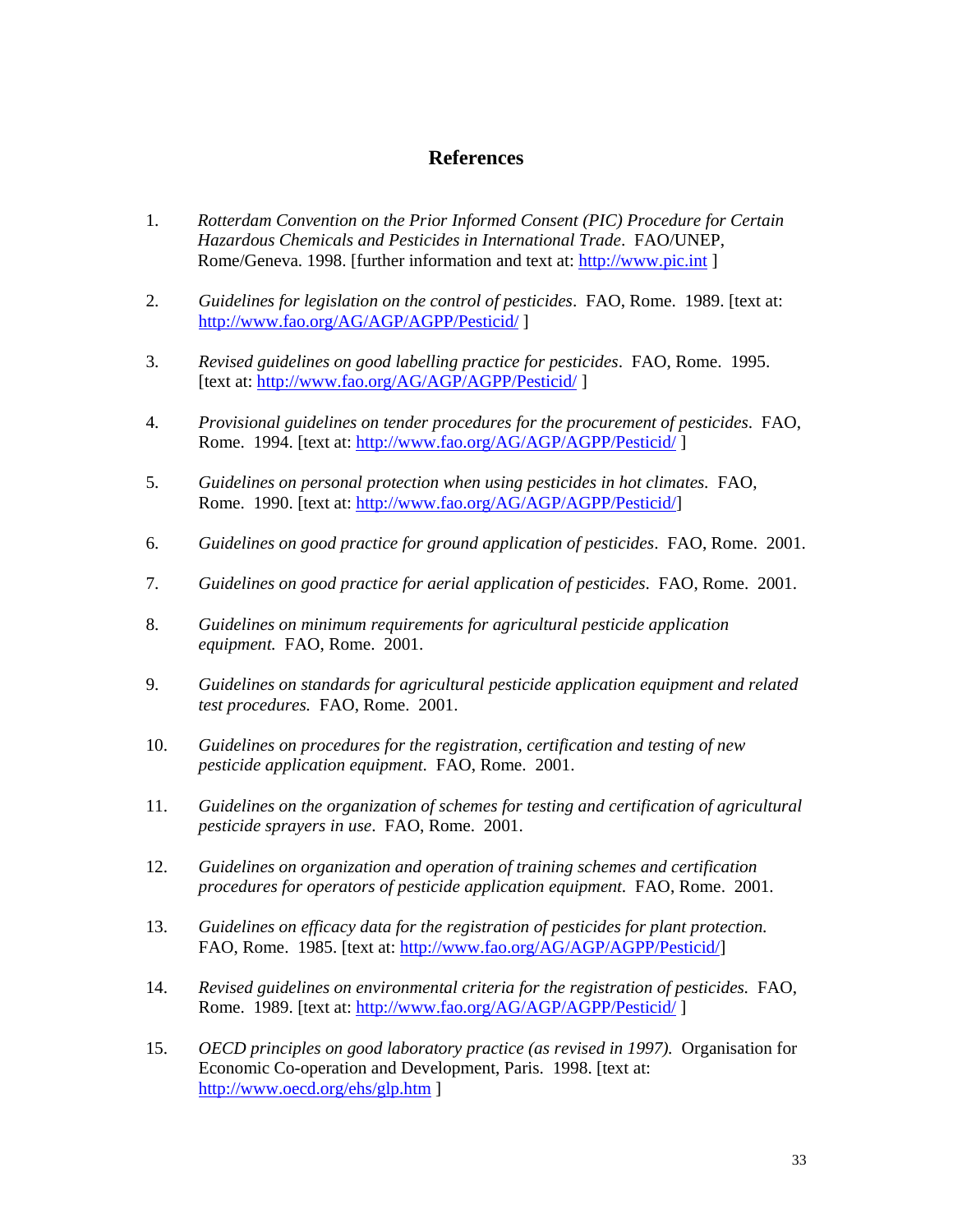- 16. *Guidelines on good laboratory practice in pesticide residue analysis*. Codex Alimentarius. Volume 2a, Part 1. FAO, Rome. 2000.
- 17. *Guidelines on crop residue data.* FAO, Rome. 1985. [text at: http://www.fao.org/AG/AGP/AGPP/Pesticid/ ]
- 18. *Manual on the submission and evaluation of pesticide residues data for the estimation of maximum residue levels in food and feed.* FAO, Rome. 1997. [text at: http://www.fao.org/AG/AGP/AGPP/Pesticid/ ]
- 19. *Recommended methods of sampling for the determination of Pesticide Residues*. Codex Alimentarius. Vol. 2, 2<sup>nd</sup> edition. FAO, Rome. 1993. [http://www.fao.org/es/ESN/Books/Codexpub.pdf]
- 20. *Guidelines on pesticide residue trials to provide data for the registration of pesticides and the establishment of maximum residue limits.* FAO, Rome. 1986. [text at: http://www.fao.org/AG/AGP/AGPP/Pesticid/ ]
- 21. *Manual on Development and Use of FAO and WHO Specifications for Pesticides. First Edition.* FAO, Rome. 2002. [text at: http://www.fao.org/AG/AGP/AGPP/Pesticid/ ]
- 22. *Specifications for plant protection products.* FAO, Rome. Various, from 1970 to present. [text at: http://www.fao.org/AG/AGP/AGPP/Pesticid/]
- 23. *Specifications for pesticides used in public health.*  $7<sup>th</sup>$  *edition.* WHO, Geneva. 1997. [text at: http://www.who.int/ctd/whopes/index.html ]
- 24. *Guidelines on post-registration surveillance and other activities in the field of pesticides.* FAO, Rome. 1988. [text at:http://www.fao.org/AG/AGP/AGPP/Pesticid/]
- 25. *The IPCS INTOX system.* WHO/ILO/UNEP, Geneva. [information available at: http://www.intox.org].
- 26. *Guidelines for retail distribution of pesticides with particular reference to storage and handling at the point of supply to users in developing countries.* FAO, Rome. 1988. [text at: http://www.fao.org/AG/AGP/AGPP/Pesticid/ ]
- 27. *Pesticide storage and stock control manual. FAO Pesticide Disposal Series N*°*3.* FAO, Rome. 1996. [text at: http://www.fao.org/AG/AGP/AGPP/Pesticid/Disposal/index\_en.htm ]
- 28. *Guidelines for the management of small quantities of unwanted and obsolete pesticides.* FAO Pesticide Disposal Series N°7. UNEP/WHO/FAO, Rome. 1999. [text at: http://www.fao.org/AG/AGP/AGPP/Pesticid/Disposal/index\_en.htm ]
- 29. *Guidelines for the registration and control of pesticides* (including a model scheme for the establishment of national organizations). FAO, Rome. 1985 & Addenda. FAO, Rome. 1988. [text at: http://www.fao.org/AG/AGP/AGPP/Pesticid/]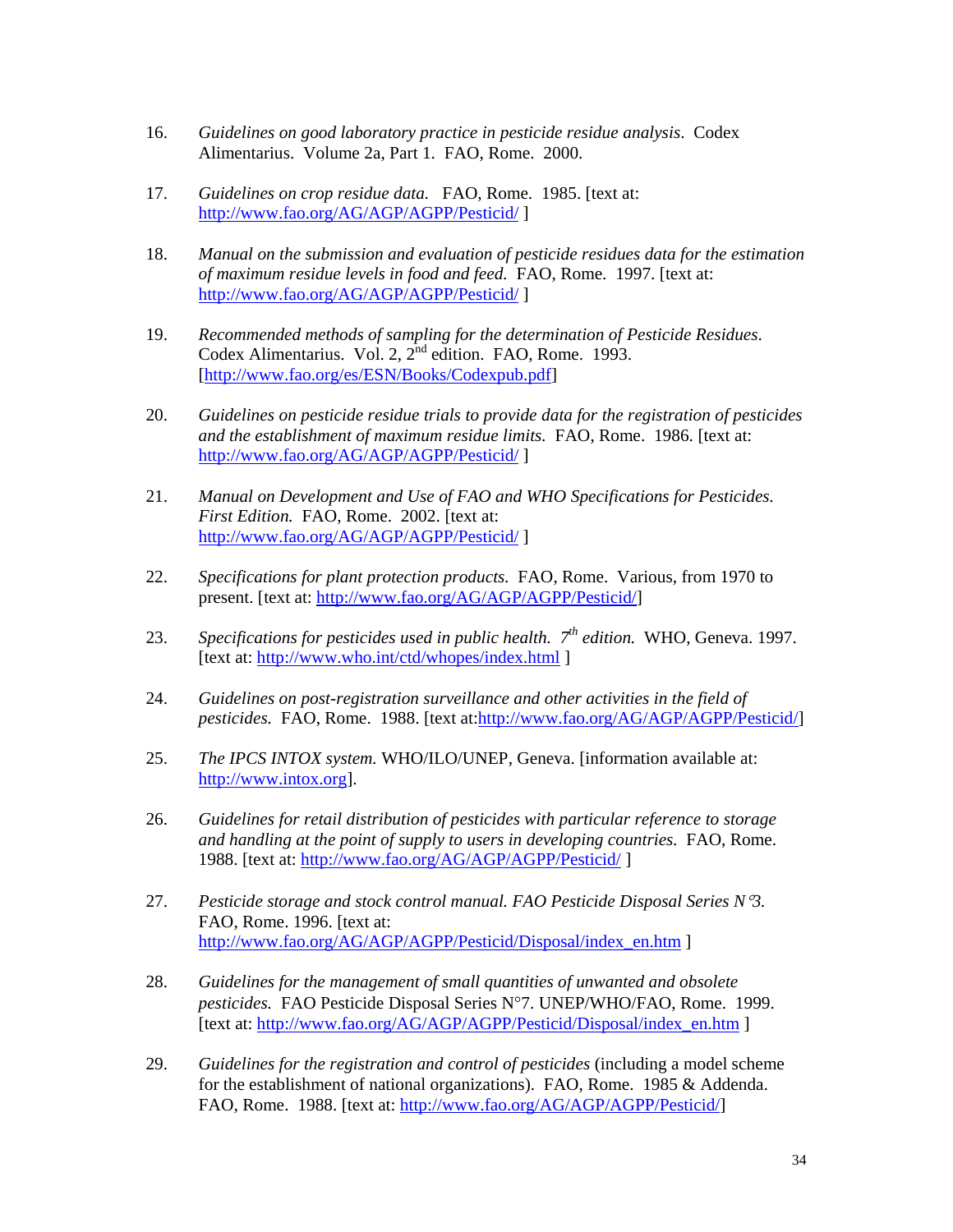- 30. *Guidelines on the initial introduction and subsequent development of a simple national pesticide registration and control scheme.* FAO, Rome. 1991. [text at: http://www.fao.org/AG/AGP/AGPP/Pesticid/ ]
- 31. *Guidelines on the registration of biological pest control agents.* FAO, Rome. 1988. [text at: http://www.fao.org/AG/AGP/AGPP/Pesticid/]
- 32. *OECD guidance for country data review reports on plant protection products and their active substances (« monograph guidance »). Revision 1.* OECD, Paris. 2001. [text at : http://www.oecd.org/ehs/PestGD01.htm].
- 33. *OECD guidance for industry data submissions on plant protection products and their active substances (« dossier guidance »). Revision 1*. OECD, Paris. 2001. [text at : http://www.oecd.org/ehs/PestGD01.htm].
- 34. *The WHO recommended classification of pesticides by hazard and guidelines to classification 1998-1999.* WHO, Geneva. 1998. [text at: http://www.who.int/pcs/pcs\_act.htm ]
- 35. *Recommendations on the Transport of Dangerous Goods Model Regulations. Tenth revised edition.* United Nations, New York/Geneva. 1997. [further infomation at : http://www.unece.org/trans/danger/danger.htm & text (partial) at : http://www.unece.org/trans/main/dgdemo/intro.htm ]
- 36. *Provisional guidelines on prevention of accumulation of obsolete pesticide stocks. FAO Pesticide Disposal Series N*°*2.* FAO, Rome. 1995. [text at: http://www.fao.org/AG/AGP/AGPP/Pesticid/Disposal/index\_en.htm ]
- 37. *Inventory of IPCS and other pesticide evaluations and summary of toxicological evaluations performed by the Joint Meeting on Pesticide Residues (JMPR). Evaluations through 2000.* WHO, Geneva. 2001. [text at: http://www.who.int/pcs/jmpr/jmpr.htm ]
- 38. *Provisional technical guidelines on the disposal of bulk quantities of obsolete pesticides in developing countries.* FAO Pesticide Disposal Series N°4. UNEP/WHO/FAO, Rome. 1996. [text at: http://www.fao.org/AG/AGP/AGPP/Pesticid/Disposal/index\_en.htm ]
- 39. *Basel Convention on the Control of Transboundary Movements of Hazardous Wastes and their Disposal.* UNEP, Geneva. 1989. [further information and text at: http://www.unep.ch/basel/ ]
- 40. *Assessing soil contamination a reference manual*. FAO Pesticide Disposal Series N°8. FAO, Rome. 2000**.**
- 41. *Codex Alimentarius.* Joint FAO/WHO Secretariat. Rome. [further information and database on Codex maximum residue limits (MRLs) at: http://www.fao.org/AG/AGP/AGPP/Pesticid/ ]